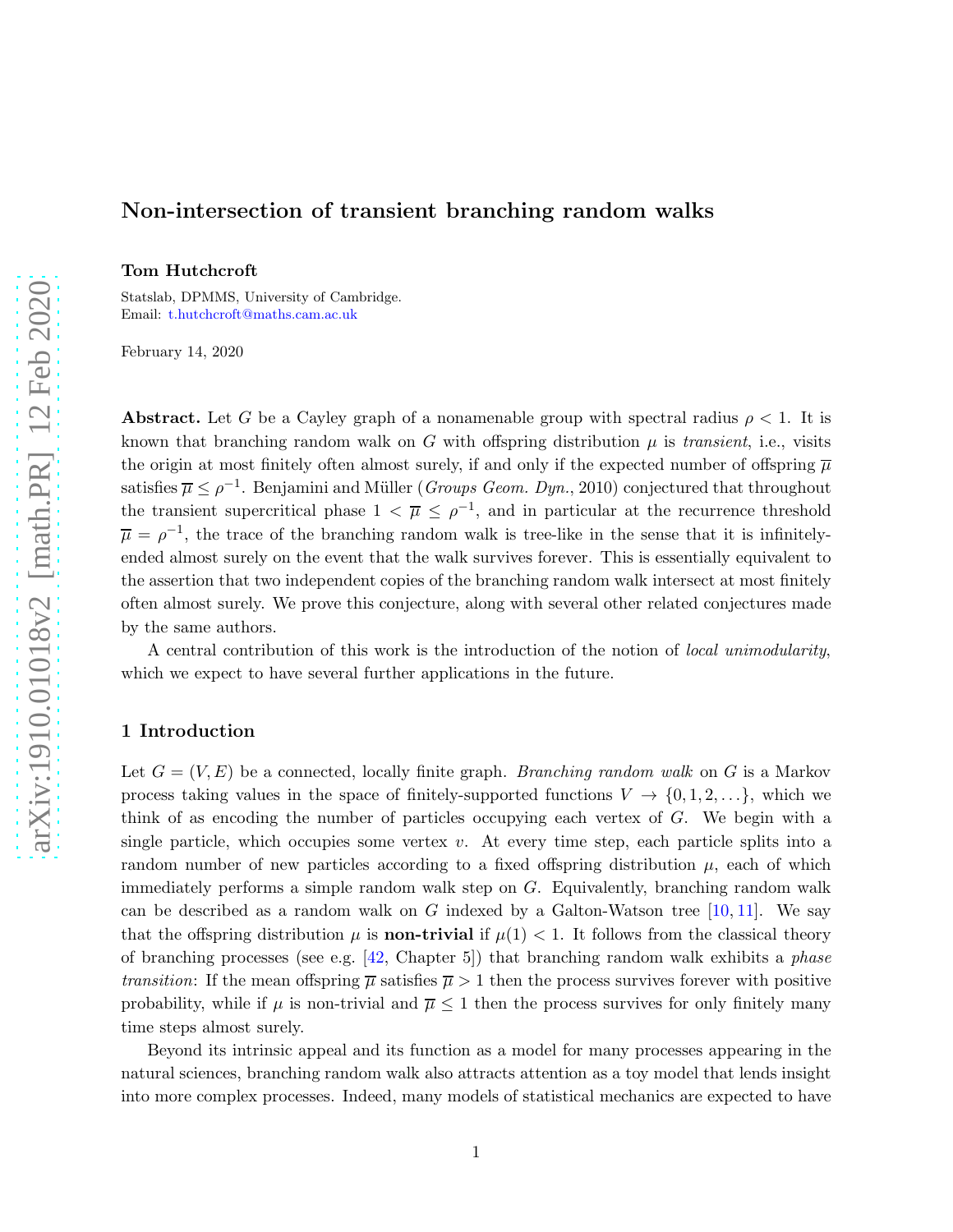mean-field behaviour in high dimensions, which roughly means that their behaviour at criticality is similar to that of a critical branching random walk. Mean-field behaviour has now been proven to hold in high dimensions for percolation  $[32, 33]$  $[32, 33]$ , the Ising model  $[1]$ , the contact process  $[46]$ , uniform spanning trees [\[35,](#page-21-2) [45\]](#page-21-3), and the Abelian sandpile model [\[35\]](#page-21-2), among other examples. When comparing branching random walk to these models, the main questions of interest often concern the geometric properties of the trace of the branching random walk, i.e., the subgraph of G spanned by the set of edges that are ever crossed by some particle.

Although branching random walks have traditionally been studied primarily in the case of Euclidean lattices such as  $\mathbb{Z}^d$ , it is natural to consider such processes on more general graphs. Recall that a graph G is said to be **nonamenable** if its **spectral radius**<sup>1</sup>

$$
||P|| = \lim_{n \to \infty} p_{2n}(v, v)^{1/2n}
$$

is strictly less than 1. Here,  $p_n(u, v)$  denotes the probability that a simple random walk on G started at u is at v after n steps, and  $P(u, v) = p_1(u, v)$  is the associated Markov operator. See e.g. [\[42,](#page-21-0) Chapter 6] for background on amenability and nonamenability. Branching random walk is particularly interesting on nonamenable graphs as it exhibits a *double phase transition* [\[11,](#page-20-1) [14,](#page-20-4) [24\]](#page-20-5): Suppose that  $\mu$  is non-trivial. If  $0 \leq \overline{\mu} \leq 1$  then the process dies after finite time almost surely, if  $1 < \overline{\mu} \leq ||P||^{-1}$  then the process survives forever with positive probability but does not visit any particular vertex infinitely often almost surely, while if  $\overline{\mu} > ||P||^{-1}$  then the process has a positive probability to return to its starting point infinitely often. When G is a transitive nonamenable graph, such as a Cayley graph of a nonamenable group, rather more is known: For  $\overline{\mu} > ||P||^{-1}$  the branching random walk visits every vertex infinitely often *almost* surely on the event that it survives forever [\[11,](#page-20-1) Lemma 5.1], while for  $\overline{\mu} \leq ||P||^{-1}$  the expected number of times the walk returns to the origin is finite [\[48,](#page-21-4) Theorem 7.8]. We say that a branching random walk is **transient** if it visits every vertex at most finitely often almost surely.

These facts are analogous to the conjectured existence of a non-uniqueness phase for Bernoulli percolation on nonamenable groups [\[12\]](#page-20-6). The interested reader is referred to [\[31,](#page-20-7)[36\]](#page-21-5) and references therein for background on this conjecture. Moreover, it is hoped that studying the behaviour of branching random walk at and near the recurrence threshold  $\bar{\mu} = ||P||^{-1}$  will yield insight into the behaviour of percolation at and near the *uniqueness threshold*,  $p_u$ , a topic that remains very poorly understood in general. Indeed, it would be very interesting to develop a mean-field theory of percolation at  $p_u$  and give conditions under which it can be compared, in some sense, to branching random walk at the recurrence threshold. See [\[36,](#page-21-5) Section 6.2] for potential avenues of research in this direction. Most existing work regarding branching random walk at the recurrence threshold has focused on the case of trees and Gromov hyperbolic groups, the theory of which is now rather sophisticated [\[28,](#page-20-8) [29,](#page-20-9) [34,](#page-20-10) [40\]](#page-21-6). See also [\[16\]](#page-20-11) for some related results on free products.

In  $[9]$ , Benjamini and Müller studied the geometry of the trace of the branching random walk in the transient supercritical regime  $1 < \overline{\mu} \leq ||P||^{-1}$  on general nonamenable Cayley graphs, and posed a large number of questions about this geometry. One of the most interesting of these questions [\[9,](#page-20-12) Question 4.1] asked whether the trace of branching random walk throughout the

<sup>&</sup>lt;sup>1</sup>In the abstract, we wrote  $\rho$  for the spectral radius to avoid introducing the notation P. We will now switch to the notation  $||P||$  to avoid conflicts with the standard notation for the root of a unimodular random rooted graph.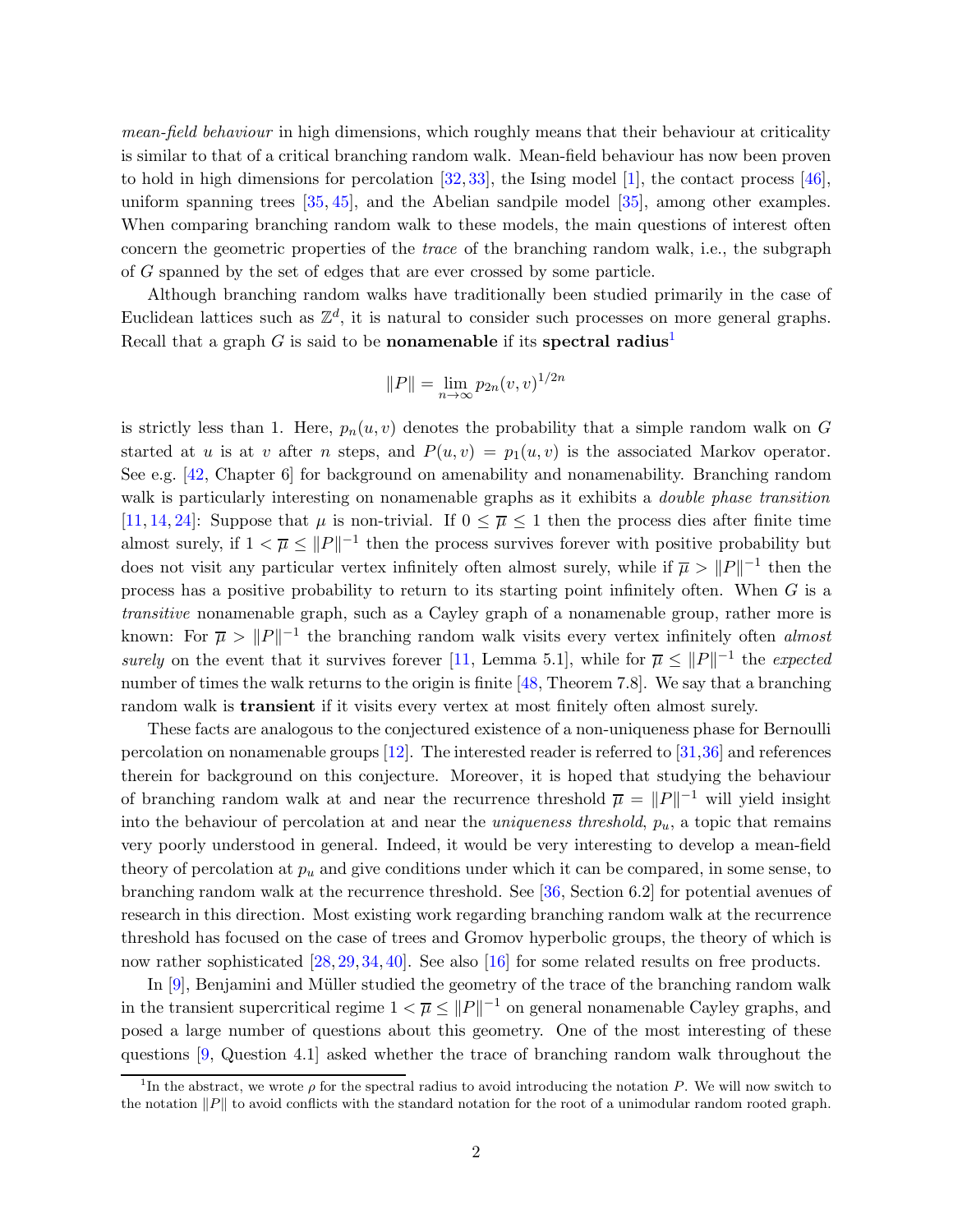transient regime is tree-like in the sense that it is infinitely-ended with no isolated ends. Here, we recall that, for  $k \in \mathbb{N} \cup \{\infty\}$ , an infinite graph is said to be k-ended if deleting a finite set of vertices from the graph results in a supremum of k infinite connected components. A graph has **no isolated ends** if every infinite connected component that remains after the removal of finitely many vertices from the graph is itself infinitely-ended. See e.g. [\[48,](#page-21-4) Section 21] for a more systematic development of these notions.

Partial progress on this question was made by Gilch and Müller  $[25]$ , who studied planar hyperbolic Cayley graphs, and Candellero and Roberts [\[17\]](#page-20-14), who studied graphs satisfying the condition  $\sum_{n\geq 1} n||P||^{-n}p_n(v, v) < \infty$ . Both of these results rely on methods that are quite specific to the examples they treat, and many interesting cases were left open. In this paper we resolve the question in full generality.

<span id="page-2-0"></span>**Theorem 1.1.** Let G be a unimodular transitive graph. Let  $\mu$  be an offspring distribution with  $1 < \overline{\mu} \leq ||P||^{-1}$ . Then the trace of a branching random walk on G with offspring distribution  $\mu$ is infinitely ended and has no isolated ends almost surely on the event that it survives forever.

Here, *unimodularity* is a technical condition that holds for every Cayley graph of a finitely generated group [\[47\]](#page-21-7) and that is introduced in detail in Section [4.](#page-16-0)

We also resolve several further questions raised in  $[9]$  in Section [4,](#page-16-0) namely [\[9,](#page-20-12) Conjecture 4.1, Conjecture 4.2, and Question 4.5].

We will deduce Theorem [1.1](#page-2-0) as an easy corollary of the following more fundamental theorem concerning the intersection of the traces of two independent branching random walks. We use ' $\mu$ -BRW on G' as shorthand for 'branching random walk on G with offspring distribution  $\mu$ '.

<span id="page-2-1"></span>**Theorem 1.2.** Let G be a unimodular transitive graph. Let  $\mu_1, \mu_2$  be non-trivial offspring distributions with  $\overline{\mu_1}, \overline{\mu_2} \leq ||P||^{-1}$ , and let x and y be vertices of G. Then an independent  $\mu_1$ -BRW started at x and  $\mu_2$ -BRW started at y intersect at most finitely often almost surely.

In other words, under the hypothesis of the theorem, there are almost surely at most finitely many vertices of  $G$  that are visited by both branching random walks. (The result is very easy when the strict inequalities  $\overline{\mu_1}, \overline{\mu_2} < ||P||^{-1}$  hold, see Lemma [3.5.](#page-13-0))

We remark that the study of the intersections of two *simple* random walks is a classical topic, first studied by Erdös and Taylor  $[22]$ , with close connections to the uniform spanning tree. See e.g. [\[42,](#page-21-0) Section 10.5] and references therein for more on this topic. See also [\[6\]](#page-19-1) for results on the geometry of simple random walk traces, and  $[4, 5, 38]$  $[4, 5, 38]$  $[4, 5, 38]$  $[4, 5, 38]$  for results on the geometry of the trace of critical branching random walk conditioned to survive forever on  $\mathbb{Z}^d$ .

About the proof. The proof of Theorems [1.1](#page-2-0) and [1.2](#page-2-1) takes a rather different approach than has previously been taken in the literature. A central contribution is the notion of local unimodularity, which we introduce in Section [3.1.](#page-5-0) The relevance of this notion to our setting is established by Proposition [3.1,](#page-7-0) which allows us to 'push forward' and 'pull back' local unimodularity through tree-indexed walks. We then formulate and prove a version of the Magic Lemma of Benjamini and Schramm  $[13]$ . Intuitively, this lemma states that for any finite set of vertices A in a tree T, the set A 'looks like it accumulates to at most two ends of T' from the perspective of a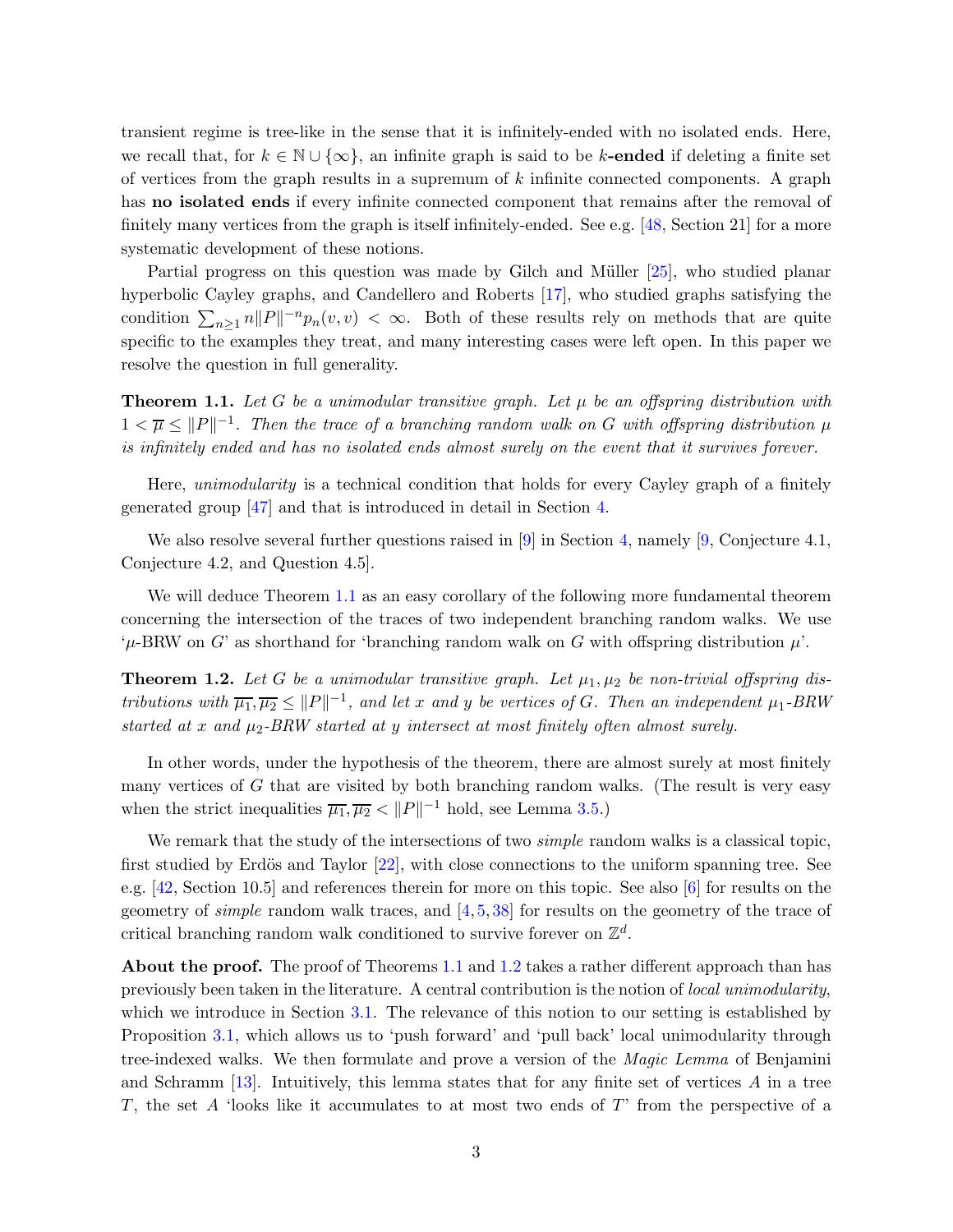uniformly random element of A. (The original Magic Lemma concerns finite sets of points in  $\mathbb{R}^d$ ; the statement about trees that we use is closely related and is implicit in the original proof.) Let T be a Galton-Watson tree, let X be a tree-indexed walk on G indexed by T, and let I be the set of vertices of  $T$  that get mapped by  $X$  into the trace of an independent branching random walk on G. Using our formulation of the Magic Lemma together with the local unimodularity result Proposition [3.1,](#page-7-0) we are able to prove that the set  $I$  is either finite or accumulates to at most two ends of  $T$  almost surely. The latter possibility is easily ruled out using the Markovian nature of branching random walk, completing the proof.

Remark 1.3. The proof of Theorems [1.1](#page-2-0) and [1.2](#page-2-1) admits various generalizations. For example, one can allow the two branching random walks to have different (possibly long-range) step distributions, provided that both associated transition matrices are symmetric and invariant under the diagonal action of the automorphism group in the sense that  $P(\gamma x, \gamma y) = P(x, y)$  for every  $x, y \in V$  and  $\gamma \in Aut(G)$ . One could also consider branching random walks in random environment, provided that this random environment is almost surely nonamenable, has law invariant under the automorphism group of  $G$ , and is such that the stationary measure of the root has finite second moment: A simple example is given by assigning i.i.d. random conductances taking values in  $[1, 2]$  to the edges of G. Even more generally, one could consider branching random walks on unimodular random rooted networks that are almost surely nonamenable and for which the conductance of the root has finite second moment. The details of these generalizations are straightforward, and we restrict attention to the above case for clarity of exposition.

# 2 Background on unimodularity

We now briefly recall the definition of unimodular random rooted graphs and some basic facts about them. These definitions were first suggested by Benjamini and Schramm [\[13\]](#page-20-16) and were developed systematically by Aldous and Lyons [\[2\]](#page-19-4). A detailed and readable introduction can be found in [\[18\]](#page-20-17). Unimodularity has been found to often lead to surprisingly simple, conceptual, and generalisable solutions to problems that can appear intractable from a classical perspective, see e.g. [\[13,](#page-20-16) [19,](#page-20-18) [23,](#page-20-19) [37,](#page-21-9) [43\]](#page-21-10).

A rooted graph  $(g, u)$  is a connected, locally finite graph  $g = (V(g), E(g))$  together with a distinguished vertex  $u$ , the root. (We will often use the convention of using lower case letters for deterministic rooted graphs and upper case letters for random rooted graphs.) An isomorphism of graphs is an isomorphism of rooted graphs if it preserves the root. We denote the space of isomorphism classes of rooted graphs by  $\mathcal{G}_{\bullet}$ . (We will ignore the distinction between a rooted graph and its isomorphism class when this does not cause confusion.) This space carries a natural topology, known as the local topology, in which two rooted graphs are close if there exist large balls around their respective roots that are isomorphic as rooted graphs. A doubly-rooted graph is a connected, locally finite graph together with an ordered pair of distinguished vertices. The space of isomorphism classes of doubly-rooted graphs  $\mathcal{G}_{\bullet\bullet}$  and the local topology on this space are defined similarly to the singly-rooted case. Both  $G_{\bullet}$  and  $G_{\bullet}$  are Polish spaces. See [\[18,](#page-20-17) Section 2.1] for details. We write  $\mathcal{T}_{\bullet}$  and  $\mathcal{T}_{\bullet}$  for the closed subspaces of  $\mathcal{G}_{\bullet}$  and  $\mathcal{G}_{\bullet\bullet}$  in which the underlying graph is a tree.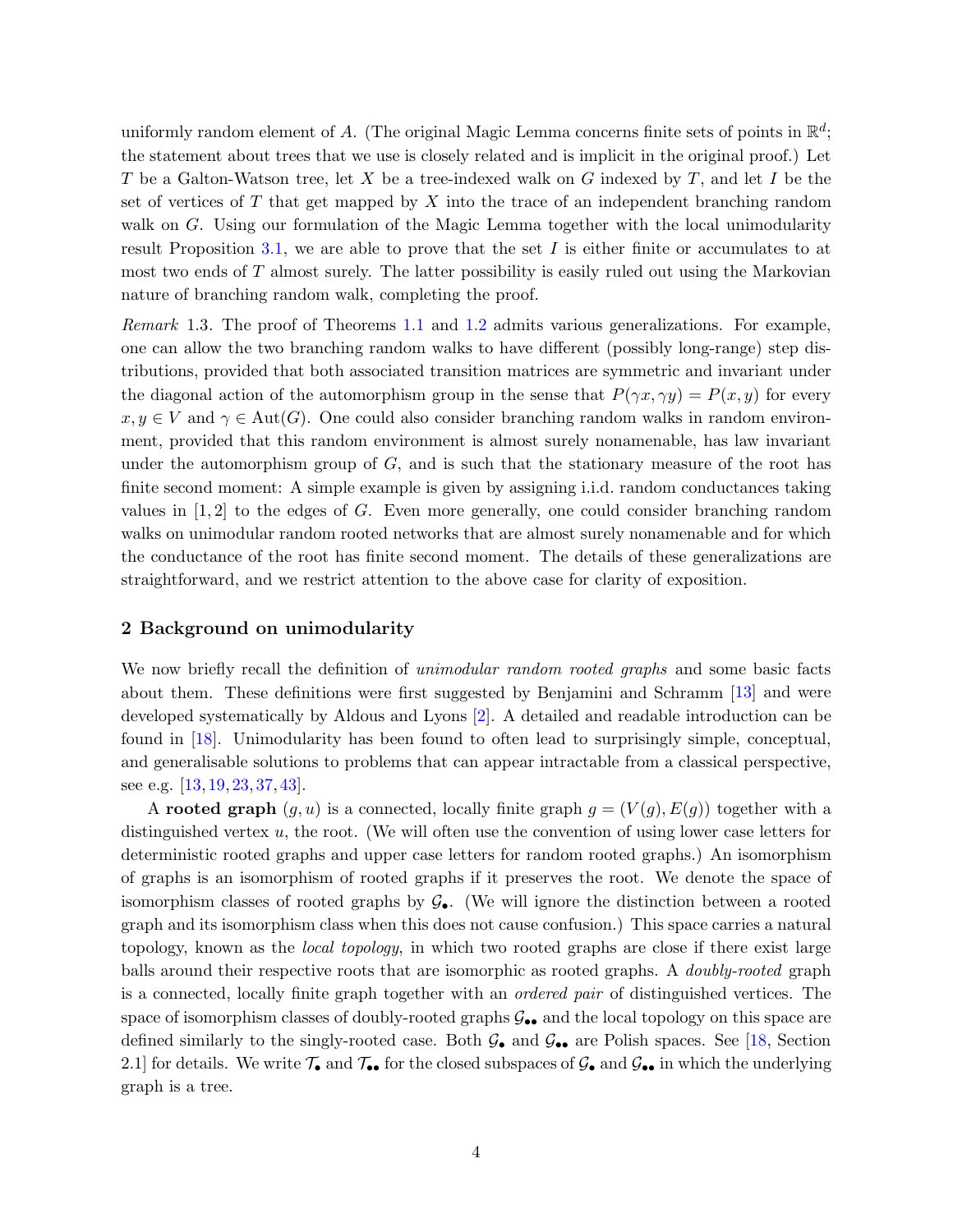We call a random variable taking values in  $\mathcal{G}_\bullet$  a *random rooted graph*. A random rooted graph  $(G, \rho)$  with vertex set V is said to be *unimodular* if it satisfies the **mass-transport principle**, which states that

$$
\mathbb{E}\left[\sum_{v\in V} F(G,\rho,v)\right] = \mathbb{E}\left[\sum_{v\in V} F(G,v,\rho)\right]
$$
\n(2.1)

for every measurable function  $F: \mathcal{G}_{\bullet \bullet} \to [0, \infty]$ . We call a probability measure  $\mu$  on  $\mathcal{G}_{\bullet}$  unimodular if a random rooted graph with law  $\mu$  is unimodular. The set  $\mathcal{U}(\mathcal{G}_{\bullet})$  of unimodular probability measures on  $\mathcal{G}_\bullet$  is a weakly closed, convex subset of the space of all probability measures on  $\mathcal{G}_{\bullet}$  [\[18,](#page-20-17) Theorem 8]. We think of F as a rule for sending a non-negative amount of mass  $F(G, u, v)$ from u to v: the mass-transport principle states that the expected amount of mass the root receives is equal to the expected amount of mass it sends out. Intuitively,  $(G, \rho)$  is unimodular if the root  $\rho$  is 'uniformly distributed on the vertex set of G'. Although this statement cannot be interpreted literally when  $G$  is infinite, it remains very useful as a heuristic.

A transitive graph G is said to be unimodular if  $(G, \rho)$  is a unimodular random rooted graph whenever  $\rho$  is an arbitrarily chosen root vertex of G. Every amenable transitive graph and every Cayley graph of a finitely generated group is unimodular  $\left|47\right|$ .

It will be convenient for us to introduce the following more general notion. We say that a random rooted graph  $(G, \rho)$  is quasi-unimodular if there exists a measurable function W :  $\mathcal{G}_{\bullet} \to (0,\infty)$  such that  $\mathbb{E}[W(G,\rho)] = 1$  and

$$
\mathbb{E}\left[W(G,\rho)\sum_{v\in V}F(G,\rho,v)\right]=\mathbb{E}\left[W(G,\rho)\sum_{v\in V}F(G,v,\rho)\right]
$$

for every measurable function  $F : \mathcal{G}_{\bullet \bullet} \to [0, \infty]$ ; in this case we say that  $(G, \rho)$  is quasi-unimodular with weight W. Equivalently,  $(G, \rho)$  is quasi-unimodular if and only if there exists a unimodular random rooted graph  $(G', \rho')$  whose law is equivalent to that of  $(G, \rho)$  in the sense that both measures are absolutely continuous with respect to each other: the weight  $W$  is the Radon-Nikodym derivative of the law of  $(G', \rho')$  with respect to the law of  $(G, \rho)$ . Thus, for most qualitative purposes, being quasi-unimodular is just as good as being unimodular.

<span id="page-4-1"></span>Remark 2.1. A notion closely related to that of quasi-unimodularity is studied under the name unimodularizability by Khezeli  $[39]$ , who shows in particular that the weight W is unique up to a factor that depends only on the invariant  $\sigma$ -algebra [\[39,](#page-21-11) Theorem 3]. In particular, the weight W is unique (up to a.e.-equivalence) if  $(G, \rho)$  is ergodic. We will not require this result.

The following proposition allows us to obtain new quasi-unimodular random rooted graphs as traces of unimodular random rooted trees. See [\[10\]](#page-20-0) for detailed definitions of Markov chains indexed by trees. We say that a tree-indexed walk is transient if it visits every vertex at most finitely often almost surely. Here and elsewhere, we write either  $\deg_G(v) = \deg(v)$  for the degree of a vertex  $v$  in the graph  $G$ , using the subscript only if the choice of graph is ambiguous. Recall that  $\text{Tr}(X)$  is defined to be the subgraph of G spanned by every edge that is ever crossed by X.

<span id="page-4-0"></span>**Proposition 2.2.** Let  $(G, \rho)$  be a unimodular random rooted graph, and let  $(T, o)$  be an independent unimodular random rooted tree. Let X be a T-indexed walk in G with  $X(o) = \rho$ , and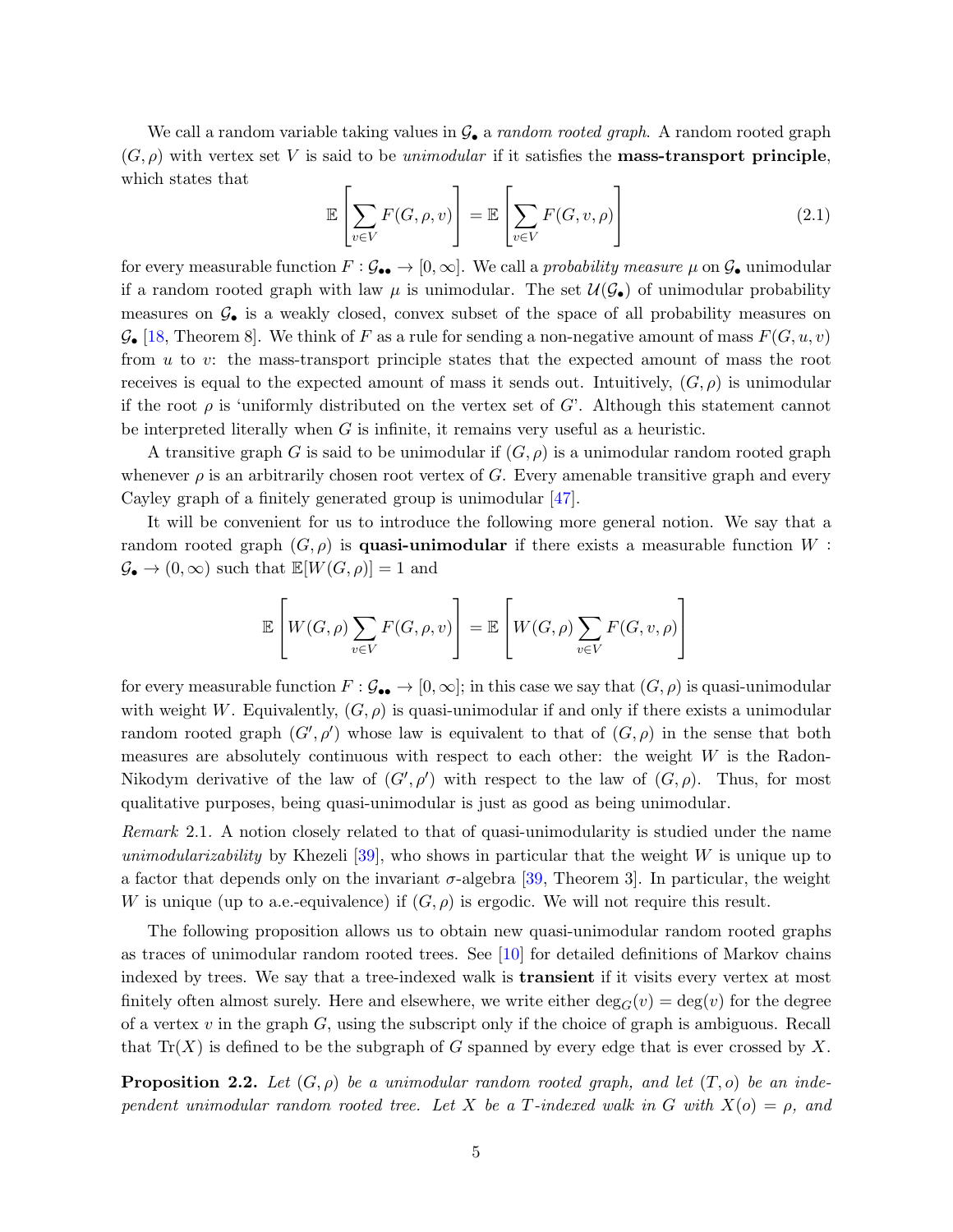let  $\text{Tr}(X)$  be the trace of X. Suppose that X is almost surely transient and that the integrability assumption  $\mathbb{E}[\deg_G(\rho)(\#X^{-1}(\rho))^{-1}] < \infty$  holds. Then  $(\text{Tr}(X), \rho)$  is quasi-unimodular with weight

$$
W(\text{Tr}(X), \rho) = \frac{\mathbb{E} [\deg_G(\rho)(\#X^{-1}(\rho))^{-1} | (\text{Tr}(X), \rho)]}{\mathbb{E} [\deg_G(\rho)(\#X^{-1}(\rho))^{-1}]}.
$$

The proof of this proposition is very similar to that of item 2 of Proposition [3.1,](#page-7-0) below, and is omitted. (Note that Proposition [2.2](#page-4-0) is not actually required for the proofs of Theorems [1.1](#page-2-0) and [1.2,](#page-2-1) but will be used in Section [4.](#page-16-0))

Let us now discuss how this applies to branching random walk. Galton-Watson trees as they are usually defined are not unimodular random rooted graphs, since the root has a special role. This can be remedied as follows. Let  $\mu$  be an offspring distribution. Let  $(T_1, o)$  and  $(T_2, o')$  be independent Galton-Watson trees, each with offspring distribution  $\mu$ . Let  $(T, o)$  be the rooted tree formed from  $(T_1, o)$  and  $(T_2, o')$  by attaching o to o' via a single edge. The random rooted tree  $(T, o)$  is referred to as an **augmented Galton-Watson tree**, and was first considered by Lyons, Pemantle, and Peres [\[41\]](#page-21-12). The augmented Galton-Watson tree  $(T, o)$  is not unimodular in general either, but it is quasi-unimodular with weight  $deg(o)^{-1}\mathbb{E}[deg(o)^{-1}]^{-1}$  (equivalently, it is a reversible random rooted graph). See [\[2,](#page-19-4) Example 1.1] for further discussion. We refer to a unimodular random tree  $(T', o')$  whose law is obtained by biasing the law of the augmented Galton-Watson tree  $(T, o)$  by  $deg(o)^{-1}$  as a **unimodular Galton-Watson tree** with offspring distribution  $\mu$ , and refer to the walk indexed by a unimodular Galton-Watson tree with offspring distribution  $\mu$  as a **unimodular branching random walk** with offspring distribution  $\mu$ . Thus, in particular, Proposition [2.2](#page-4-0) implies that the trace of a unimodular branching random walk on a Cayley graph is quasi-unimodular<sup>2</sup> with weight  $\mathbb{E} \left[ (\#X^{-1}(\rho))^{-1} \right]^{-1} \mathbb{E} \left[ (\#X^{-1}(\rho))^{-1} \mid (\text{Tr}(X), \rho) \right]$ .

(The fact that this is the correct weight becomes intuitively clear if we think in terms of the uniformity of the root: If  $f : A \to B$  is a surjective function between finite sets, and X is a uniform random element of A, then  $\mathbb{P}(f(X) = b) = \#f^{-1}(b)/\#A$  for each  $b \in B$ . If we want to obtain a uniform measure on B, we should therefore bias the law of  $f(X)$  by  $(\#f^{-1}(f(X)))^{-1}$ .

## <span id="page-5-0"></span>3 Proof of the main theorems

## 3.1 Local unimodularity

We now introduce the notion of *local unimodularity*. This definition plays a central role in our proofs, and we expect that it will have several further applications in the future.

We define  $\mathcal{G}_{\bullet}^{\diamond}$  to be the space of isomorphism classes of triples  $(g, a, u)$ , where  $(g, u)$  is a rooted graph and  $a$  is a distinguished set of vertices of  $g$  (this notation is not standard). The local topology on  $\mathcal{G}_{\bullet}^{\diamond}$  is defined in an analogous way to that on  $\mathcal{G}_{\bullet}$ , so that  $(g, a, u)$  and  $(g', a', u')$ are close in the local topology if there exists a large r and an isomorphism of rooted graphs  $\phi$ from the r-ball around u in g to the r-ball around  $u'$  in g' such that the intersection of a' with

 $2\left[9, \text{ Theorem } 3.7\right]$  $2\left[9, \text{ Theorem } 3.7\right]$  $2\left[9, \text{ Theorem } 3.7\right]$  states that this trace is unimodular, rather than quasi-unimodular; this appears to be a mistake.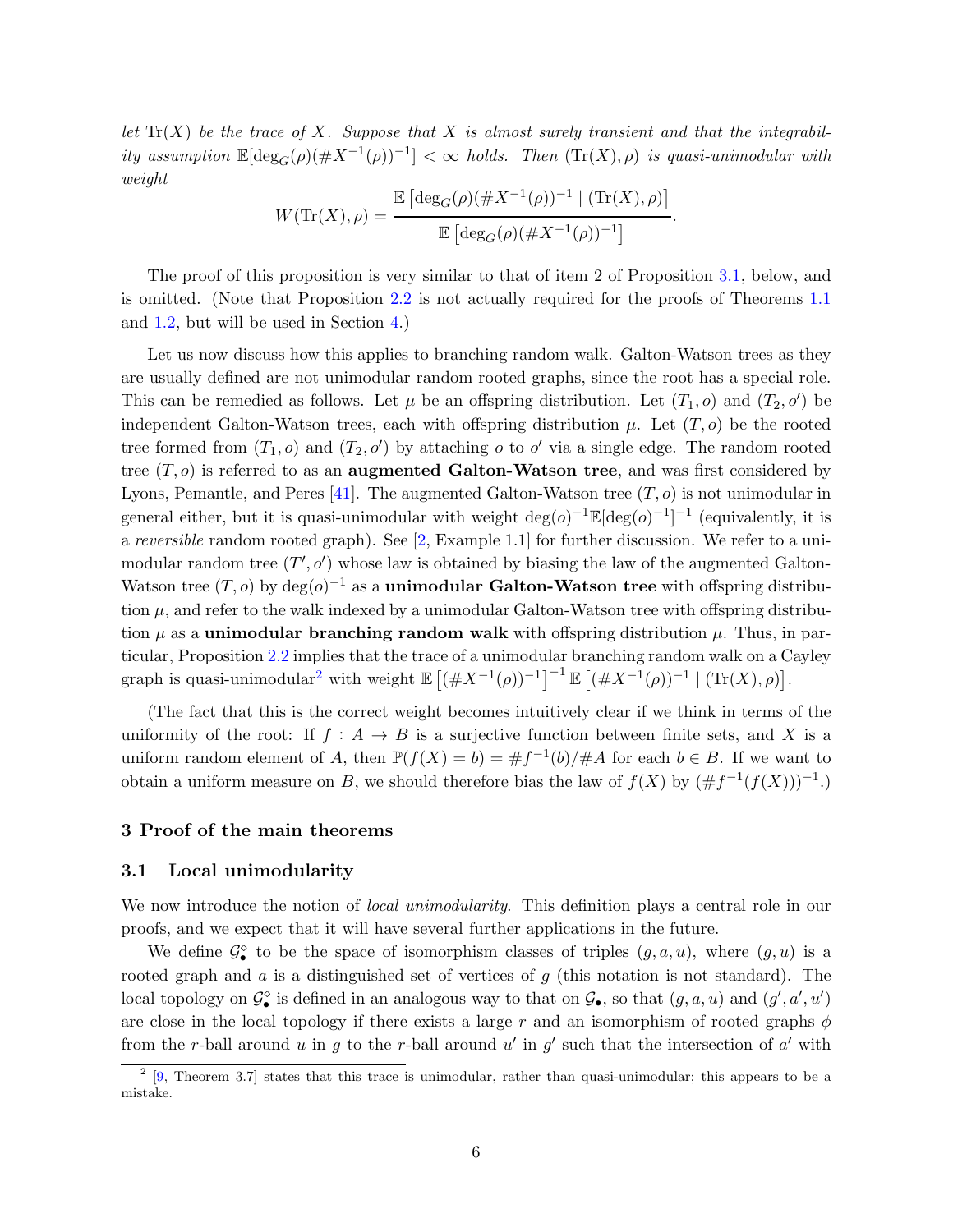the r-ball around u' is equal to the image under  $\phi$  of the restriction of a to the r-ball around u. The doubly rooted space  $\mathcal{G}^{\diamond}_{\bullet \bullet}$  and the local topology on this space are defined analogously. It follows by a similar argument to that of [\[18,](#page-20-17) Theorem 2] that  $\mathcal{G}_\bullet^\diamond$  and  $\mathcal{G}_\bullet^\diamond$  are Polish spaces. We write  $\mathcal{T}_{\bullet}^{\diamond}$  and  $\mathcal{T}_{\bullet}^{\diamond}$  for the closed subspaces of  $\mathcal{G}_{\bullet}^{\diamond}$  and  $\mathcal{G}_{\bullet}^{\diamond}$  in which the underlying graph is a tree.

We say that a random variable  $(G, A, \rho)$  taking values in  $\mathcal{G}_{\bullet}^{\diamond}$  is **locally unimodular** if  $\rho \in A$ almost surely and

$$
\mathbb{E}\left[\sum_{v\in A} F(G, A, \rho, v)\right] = \mathbb{E}\left[\sum_{v\in A} F(G, A, v, \rho)\right]
$$

for every measurable function  $F: \mathcal{G}_{\bullet}^{\diamond} \to [0, \infty]$ . (Note that the first condition is in fact redundant, being implied by the second.) We say that a *probability measure*  $\mu$  on  $\mathcal{G}_{\bullet}^{\diamond}$  is locally unimodular if a random variable with law  $\mu$  is locally unimodular. We write  $\mathcal{L}(\mathcal{G}_\bullet^{\circ})$  for the space of locally unimodular probability measures on  $\mathcal{G}_{\bullet}^{\diamond}$  with the weak topology.

For example, if  $(G, \rho)$  is a unimodular random rooted graph and  $\omega$  is a unimodular percolation process on G (i.e.,  $\omega$  is a random subgraph of G such that  $(G, \omega, \rho)$  is unimodular in an appropriate sense) and  $K_{\rho}$  is the component of  $\rho$  in  $\omega$  then  $(G, K_{\rho}, \rho)$  is locally unimodular. We stress however that locally unimodular random rooted graphs need not arise this way, and indeed that the set A need not be connected. For example, if  $G$  is an arbitrary connected, locally finite graph,  $A$  is an arbitrary finite set of vertices of G, and  $\rho$  is chosen uniformly at random from among the vertices of A then the triple  $(G, A, \rho)$  is locally unimodular. More generally, we have the intuition that  $(G, A, \rho)$  is locally unimodular if and only if  $\rho$  is 'uniformly distributed on A'. (Of course, this intuitive definition does not make formal sense when A is infinite.)

It follows by a similar argument to [\[18,](#page-20-17) Theorem 8] that  $\mathcal{L}(\mathcal{G}_\bullet^{\diamond})$  is a closed subset of the space of all probability measures on  $\mathcal{G}_{\bullet}^{\diamond}$  with respect to the weak topology. Thus, if  $(G_n, A_n, \rho_n)$  is a sequence of locally unimodular  $\mathcal{G}_{\bullet}^{\diamond}$  random variables converging in distribution to  $(G, A, \rho)$ , then  $(G, A, \rho)$  is also locally unimodular.

As before, it will be convenient for us to introduce the following more general notion. We say that a random variable  $(G, A, \rho)$  taking values in  $\mathcal{G}_{\bullet}^{\diamond}$  is **locally quasi-unimodular** if there exists a measurable function  $W: \mathcal{G}_\bullet^\diamond \to (0, \infty)$  such that  $\mathbb{E}[W(G, A, \rho)] = 1$  and

$$
\mathbb{E}\left[W(G,A,\rho)\sum_{v\in A}F(G,A,\rho,v)\right]=\mathbb{E}\left[W(G,A,\rho)\sum_{v\in A}F(G,A,v,\rho)\right]
$$

for every measurable function  $F: \mathcal{G}_{\bullet}^{\diamond} \to [0, \infty]$ ; in this case we say that  $(G, A, \rho)$  is locally quasi-unimodular with weight W. Equivalently,  $(G, A, \rho)$  is locally quasi-unimodular if and only if there exists a locally unimodular  $(G', A', \rho')$  whose law is equivalent to that of  $(G, A, \rho)$  in the sense that both measures are absolutely continuous with respect to each other; the weight  $W$  is the Radon-Nikodym derivative of the law of  $(G', A', \rho')$  with respect to the law of  $(G, A, \rho)$ . (We expect that the weight W has similar uniqueness properties to those discussed in Remark [2.1.](#page-4-1) We do not pursue this here.)

Our interest in these notions owes to the following proposition, which gives conditions under which local unimodularity can be *pulled back* or *pushed forward* through a unimodular tree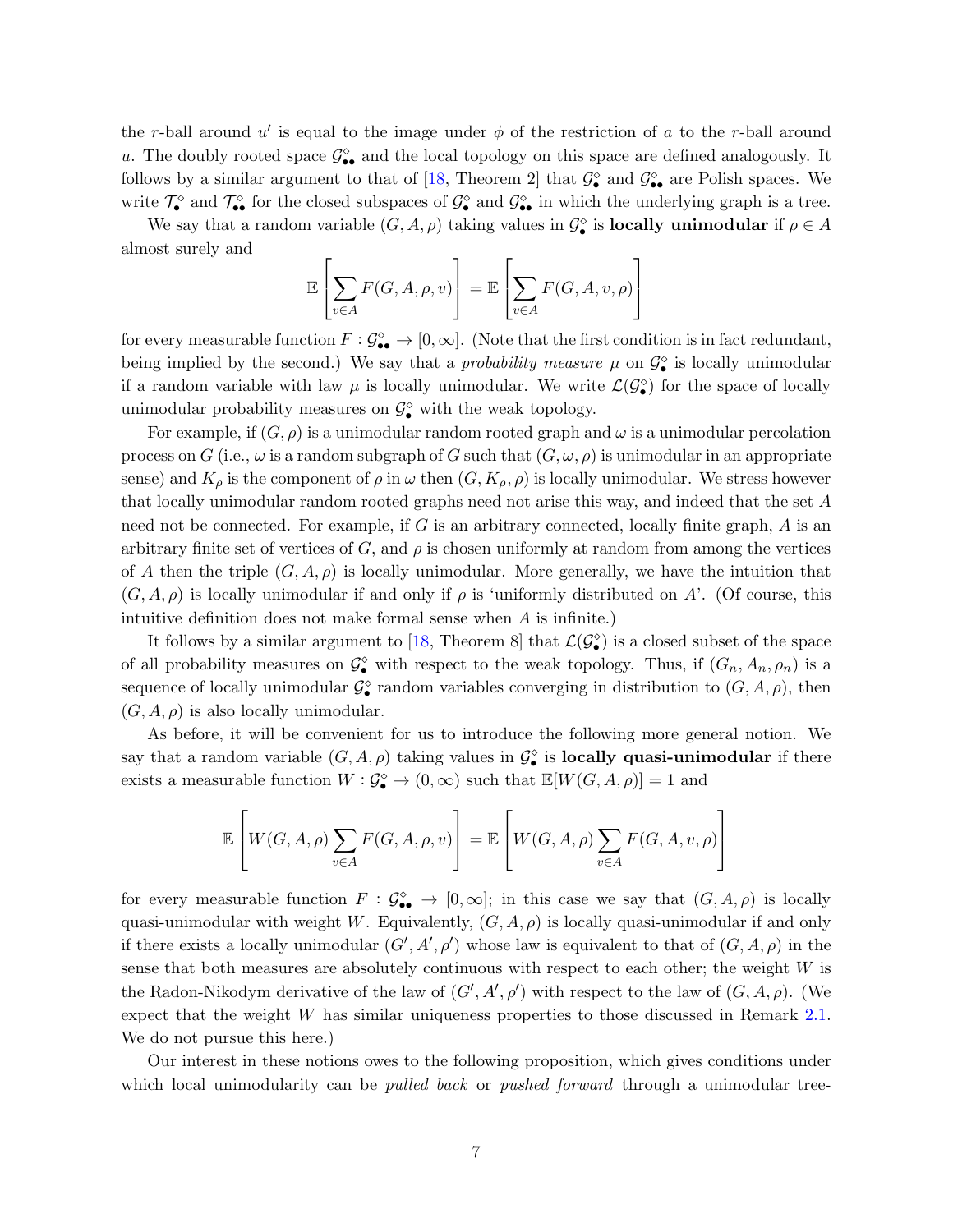<span id="page-7-0"></span>indexed random walk.

Proposition 3.1 (Local unimodularity via tree-indexed walks).

1. **Pull-back.** Let  $(G, A, o)$  be a locally unimodular random rooted graph and let  $(T, o)$  be an independent unimodular random rooted tree. Let  $X$  be a  $T$ -indexed random walk on  $G$  with  $X(o) = \rho$ . If  $\mathbb{E}[\deg_G(\rho)] < \infty$  then  $(T, X^{-1}(A), o)$  is locally quasi-unimodular with weight

$$
W(T, X^{-1}(A), o) := \frac{\mathbb{E}\left[\deg_G(\rho) \mid (T, X^{-1}(A), o)\right]}{\mathbb{E}\left[\deg_G(\rho)\right]}.
$$

2. **Push-forward.** Let  $(G, o)$  be a unimodular random rooted graph and let  $(T, A, o)$  be an independent locally unimodular random rooted tree. Let  $X$  be a  $T$ -indexed random walk on G with  $X(o) = \rho$ . If X is transient almost surely and  $\mathbb{E}[\deg_G(\rho)(\#X^{-1}(\rho))^{-1}] < \infty$  then  $(G, X(A), \rho)$  is locally quasi-unimodular with weight

$$
W(G, X(A), \rho) := \frac{\mathbb{E} \left[ \deg_G(\rho) (\# X^{-1}(\rho))^{-1} \mid (G, X(A), \rho) \right]}{\mathbb{E} \left[ \deg_G(\rho) (\# X^{-1}(\rho))^{-1} \right]}.
$$

Proof of Proposition [3.1.](#page-7-0) For each  $(g, x) \in \mathcal{G}_{\bullet}$  and  $(t, u) \in \mathcal{T}_{\bullet}$  we let  $\mathbf{P}_{u,x}^{t,g}$  and  $\mathbf{E}_{u,x}^{t,g}$  denote probabilities and expectations taken with respect to the law of a t-indexed random walk X on g started with  $X(u) = x$ , which we consider to be a random graph homomorphism from t to g. Observe that tree-indexed random walk has the following time-reversal property: If  $(g, x, y) \in \mathcal{G}_{\bullet\bullet}$ and  $(t, u, v) \in \mathcal{T}_{\bullet \bullet}$ , then we have that

<span id="page-7-2"></span><span id="page-7-1"></span>
$$
\deg(x) \mathbf{P}_{u,x}^{t,g}(X(v) = y) = \deg(y) \mathbf{P}_{v,y}^{t,g}(X(u) = x)
$$
\n(3.1)

and that

$$
\mathbf{P}_{u,x}^{t,g}(X \in \mathscr{A} \mid X(v) = y) = \mathbf{P}_{y,x}^{t,g}(X \in \mathscr{A} \mid X(u) = x)
$$
\n(3.2)

for every event  $\mathscr A$ . That is, the conditional distribution of X given  $\{X(u) = x, X(v) = y\}$  is the same under the two measures  $\mathbf{P}_{u,x}^{t,g}$  and  $\mathbf{P}_{v,y}^{t,g}$ . Both statements follow immediately from the analogous statements for *simple* random walk, which are classical. Indeed,  $\mathbf{P}_{u,x}^{t,g}(X(v) = y)$  is equal to  $p_{d(u,v)}(x,y)$ , so that [\(3.1\)](#page-7-1) follows from the standard time-reversal identity deg $(x)p_n(x,y)$  $\deg(y)p_n(y, x)$ . To prove [\(3.2\)](#page-7-2), observe that, under both measures, the conditional distribution of X given  $X(u) = x$  and  $X(v) = y$  is given by taking the restriction of X to the geodesic connecting u and v in T to be a uniformly random path of length  $d(u, v)$  from x to y in G, and then extending  $X$  to the rest of  $T$  in the natural Markovian fashion.

**Proof of item 1.** Write  $\mathbb{E}_G$  for expectations taken with respect to  $(G, A, \rho)$  and  $\mathbb{E}_T$  for expectations taken with respect to  $(T, o)$ . Let  $F : \mathcal{G}_{\bullet \bullet}^{\diamond} \to [0, \infty]$  be measurable, and define  $f : \mathcal{G}_{\bullet \bullet}^{\diamond} \to [0, \infty]$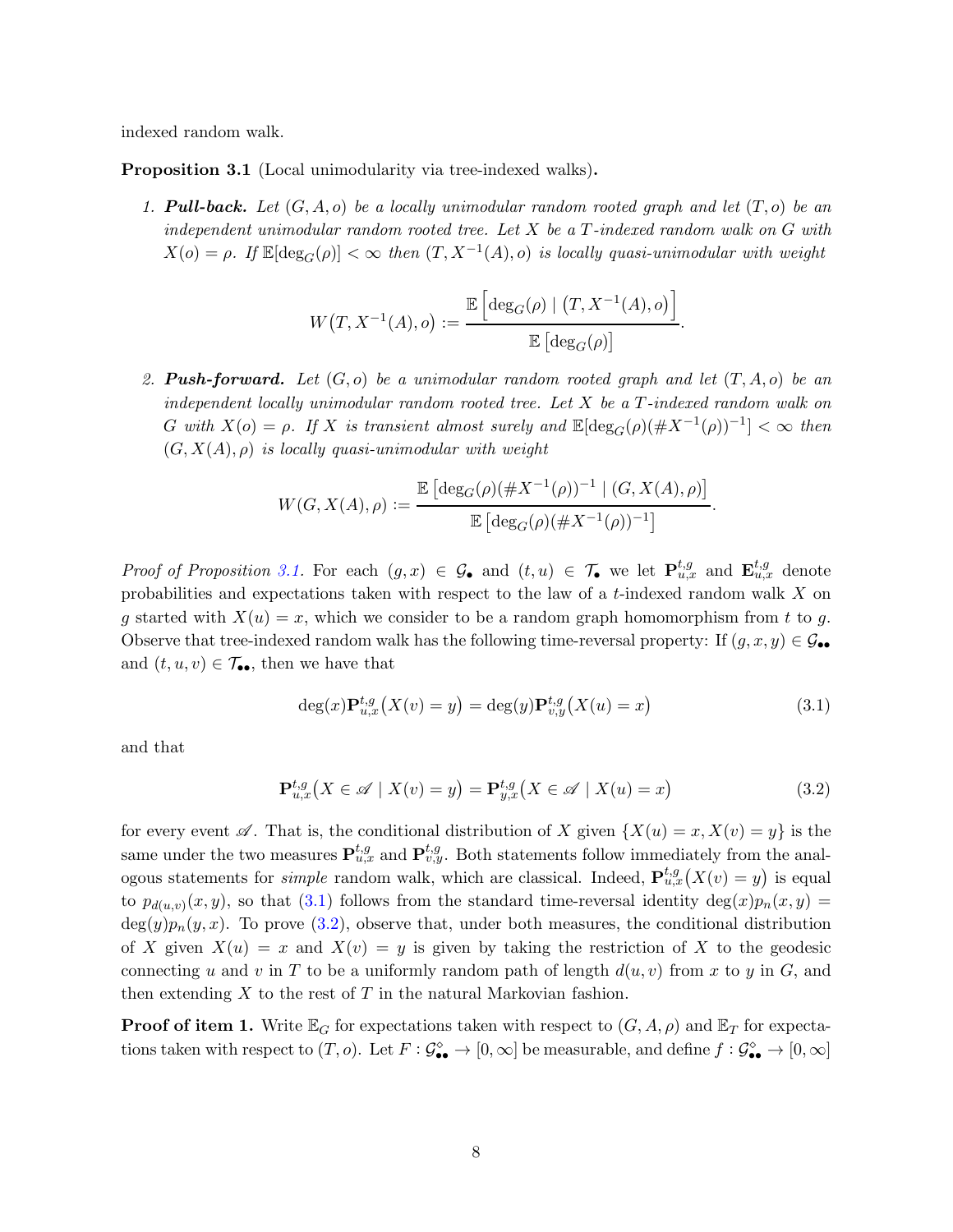$$
f(g,a,x,y) = \mathbb{E}_T \left[ \sum_{v \in V(T)} \mathbf{E}_{o,x}^{T,g} \left[ F(T, X^{-1}(a), o, v) \mathbb{1}(v \in X^{-1}(y)) \right] \right].
$$

Observe that we can equivalently write  $f$  as

<span id="page-8-0"></span>
$$
f(g, a, x, y) = \mathbb{E}_{T} \left[ \sum_{v \in V(T)} \mathbf{E}_{v,x}^{T,g} \left[ F(T, X^{-1}(a), v, o) \mathbb{1}(o \in X^{-1}(y)) \right] \right]
$$
  
= 
$$
\frac{\deg(y)}{\deg(x)} \mathbb{E}_{T} \left[ \sum_{v \in V(T)} \mathbf{E}_{o,y}^{T,g} \left[ F(T, X^{-1}(a), v, o) \mathbb{1}(v \in X^{-1}(x)) \right] \right]
$$
(3.3)

where the first equality follows from the mass-transport principle for  $(T, o)$  and the second follows from the time-reversal identities  $(3.1)$  and  $(3.2)$ . On the other hand, we have that

$$
\mathbb{E}\left[\sum_{v\in X^{-1}(A)}\deg(\rho)F(T, X^{-1}(A), o, v)\right]
$$
  
= 
$$
\mathbb{E}_G\left[\sum_{y\in A}\deg(\rho)f(G, A, \rho, y)\right] = \mathbb{E}_G\left[\sum_{y\in A}\deg(y)f(G, A, y, \rho)\right],
$$

where the first equality is by definition and the second follows from the mass-transport principle for  $(G, A, \rho)$ . Applying  $(3.3)$  we deduce that

$$
\mathbb{E}\left[\sum_{v\in X^{-1}(A)}\deg(\rho)F(T, X^{-1}(A), o, v)\right]
$$
  
\n
$$
= \mathbb{E}_G\left[\sum_{y\in A}\deg(\rho)\mathbb{E}_T\left[\sum_{v\in V(T)}\mathbf{E}_{o,\rho}^{T,g}\left[F(T, X^{-1}(A), v, o)\mathbb{1}(v \in X^{-1}(y))\right]\right]\right]
$$
  
\n
$$
= \mathbb{E}\left[\sum_{v\in X^{-1}(A)}\deg(\rho)F(T, X^{-1}(A), v, o)\right].
$$

Since the measurable function  $F: \mathcal{G}_{\bullet\bullet}^{\diamond} \to [0, \infty]$  was arbitrary, this concludes the proof.

**Proof of item 2.** Write  $\mathbb{E}_G$  for expectations taken with respect to  $(G, \rho)$  and  $\mathbb{E}_T$  for expectations taken with respect to  $(T, A, o)$ . Let  $F: \mathcal{G}_{\bullet \bullet}^{\diamond} \to [0, \infty]$  be measurable, and for each  $(t, a, u, v) \in \mathcal{T}_{\bullet \bullet}^{\diamond}$ ,

by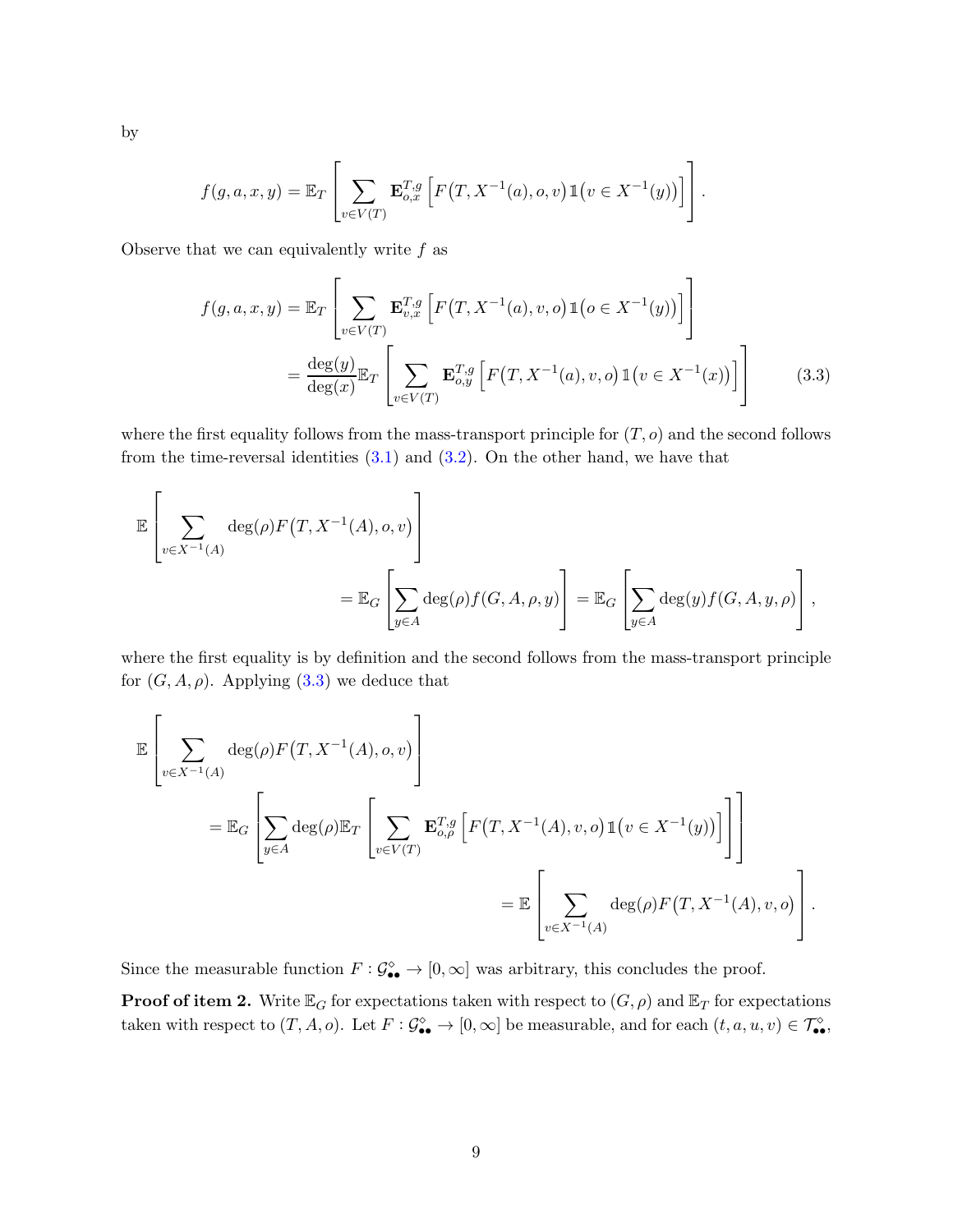define

$$
f(t, a, u, v) = \mathbb{E}_G \left[ \sum_{y \in V(G)} \deg(\rho) \mathbf{E}_{u, \rho}^{t, G} \left[ |X^{-1}(\rho)|^{-1} |X^{-1}(y)|^{-1} F(G, X(a), \rho, y) \mathbb{1}(X(v) = y) \right] \right]
$$
  
\n
$$
= \mathbb{E}_G \left[ \sum_{y \in V(G)} \deg(y) \mathbf{E}_{u, y}^{t, G} \left[ |X^{-1}(\rho)|^{-1} |X^{-1}(y)|^{-1} F(G, X(a), y, \rho) \mathbb{1}(X(v) = \rho) \right] \right]
$$
  
\n
$$
= \mathbb{E}_G \left[ \sum_{y \in V(G)} \deg(\rho) \mathbf{E}_{v, \rho}^{t, G} \left[ |X^{-1}(\rho)|^{-1} |X^{-1}(y)|^{-1} F(G, X(a), y, \rho) \mathbb{1}(X(u) = y) \right] \right],
$$
  
\n(3.4)

where, as before, the first equality follows from the mass-transport principle for  $(G, \rho)$  and the second inequality follows from the time-reversal identities  $(3.1)$  and  $(3.2)$ . Taking expectations over  $(T, A, o)$ , we deduce that

$$
\mathbb{E}\left[\deg(\rho)|X^{-1}(\rho)|\sum_{y\in X(A)}F(G,X(A),\rho,y)\right]
$$
  
= 
$$
\mathbb{E}\left[\sum_{y\in V(G)}\deg(\rho)\sum_{v\in A}|X^{-1}(\rho)||X^{-1}(y)|^{-1}F(G,X(A),\rho,y)\mathbb{1}(X(v)=y)\right]
$$
  
= 
$$
\mathbb{E}_T\left[\sum_{v\in A}f(T,A,o,v)\right] = \mathbb{E}_T\left[\sum_{v\in A}f(T,A,v,o)\right],
$$

where the first and second equalities are by definition and the third is by the mass-transport principle for  $(T, A, o)$ . Applying  $(3.4)$  we deduce that

$$
\mathbb{E}\left[\deg(\rho)|X^{-1}(\rho)|\sum_{y\in X(A)}F(G,X(A),\rho,y)\right]
$$
  
\n
$$
=\mathbb{E}_T\left[\sum_{v\in A}\mathbb{E}_G\left[\sum_{y\in V(G)}\deg(\rho)\mathbf{E}_{o,\rho}^{T,G}\left[|X^{-1}(\rho)|^{-1}|X^{-1}(y)|^{-1}F(G,X(a),y,\rho)\mathbb{1}(X(v)=y)\right]\right]\right]
$$
  
\n
$$
=\mathbb{E}\left[\deg(\rho)|X^{-1}(\rho)|\sum_{y\in X(A)}F(G,X(A),y,\rho)\right].
$$

The claim follows since the measurable function  $F: \mathcal{G}_{\bullet}^{\diamond} \to [0, \infty]$  was arbitrary.

Note that the weight that arises when pulling back is identically equal to  $1$  when  $G$  is a deterministic transitive graph. Moreover, pushing forward  $A = V(T)$ , it follows that if

<span id="page-9-0"></span> $\Box$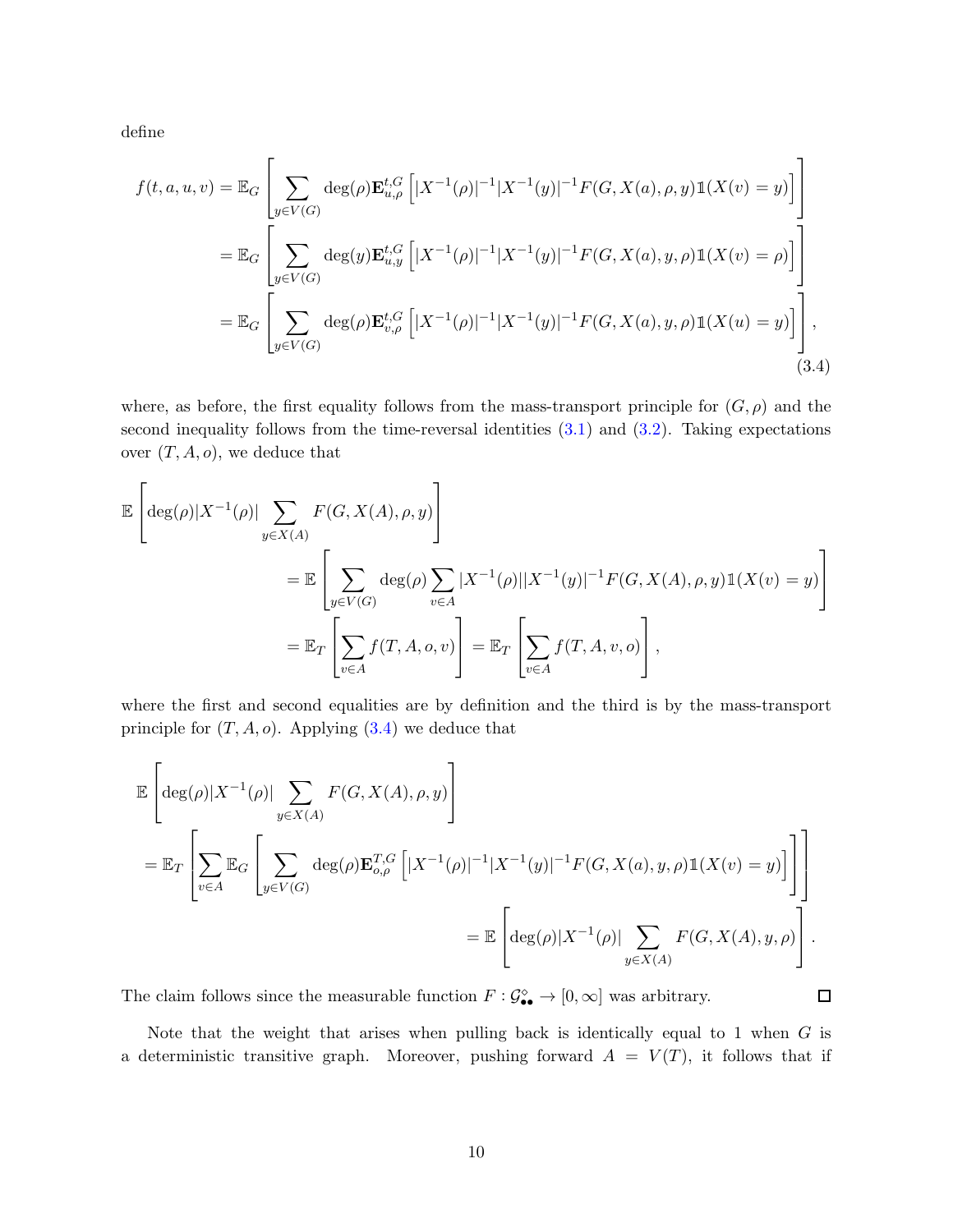$\mathbb{E}[\deg(\rho)(\#X^{-1}(\rho))^{-1}]<\infty$  then  $(G,X(V(T)),\rho)$  is locally quasi-unimodular with weight

$$
W(G, X(V(T)), \rho) = \frac{\mathbb{E}\left[\deg_G(\rho) \big(\#X^{-1}(\rho)\big)^{-1} \mid (G, X(V(T)), \rho)\right]}{\mathbb{E}\left[\deg_G(\rho) \big(\#X^{-1}(\rho)\big)^{-1}\right]}
$$

.

<span id="page-10-1"></span>This is very closely related to Proposition [2.2.](#page-4-0) Pulling this set back along a second tree-indexed walk, we therefore deduce the following immediate corollary.

**Corollary 3.2.** Let G be a connected, locally finite, unimodular transitive graph and let  $\rho$  be a vertex of G. For each  $i \in \{1,2\}$ , let  $(T_i, o_i)$  be a unimodular random rooted tree and let  $X_i$  be a  $T_i$ -indexed random walk on G with  $X_i(o_i) = \rho$ , where we take the random variables  $((T_1, o_1), X_1)$ and  $((T_2, o_2), X_2)$  to be independent. Let  $I = X_1^{-1}(X_2(V(T_2))) \subseteq V(T_1)$ . If  $X_2$  is almost surely transient, then the random triple  $(T_1, I, o_1)$  is locally quasi-unimodular with weight

$$
W(T_1, I, o_1) = \frac{\mathbb{E}\left[\left(\#X_2^{-1}(\rho)\right)^{-1} | (T_1, I, o_1)\right]}{\mathbb{E}\left[\left(\#X_2^{-1}(\rho)\right)^{-1}\right]}.
$$

Note that this corollary has a straightforward extension to the case that  $(G, \rho)$  is a unimodular random rooted graph or network. (Indeed, one can even consider the case that G carries two different network structures, one for each walk, in a jointly unimodular fashion.)

# 3.2 Ends in locally unimodular random trees via the Magic Lemma

Recall that an infinite graph G is said to be k-ended (or that G has k ends) if deleting a finite set of vertices from G results in a maximum of k infinite connected components. It is a wellknown fact that a Benjamini-Schramm limit of finite trees (i.e., a distributional limit of finite trees each rooted at a uniform random vertex) is either finite or has at most two ends. There are several ways to prove this (see e.g. [\[18,](#page-20-17) Theorem 13]), and several far-reaching generalizations of this fact can be found in  $[2, 3, 13]$  $[2, 3, 13]$  $[2, 3, 13]$  $[2, 3, 13]$ .

Our next result shows that this fact also has a local version, from which we will deduce Theorems [1.1](#page-2-0) and [1.2](#page-2-1) in the next subsection. Given a graph  $G$  and an infinite set of vertices  $A$ in  $G$ , we say that  $A$  is k-ended if deleting a finite set of vertices from  $G$  results in a maximum of k connected components that have infinite intersection with A. (In particular, if  $T$  is a tree, then an infinite set of vertices A in T is k-ended if and only if it accumulates to exactly k ends of  $T$ .)

<span id="page-10-0"></span>**Theorem 3.3.** Let  $((T_n, A_n, o_n))_{n\geq 1}$  be a sequence of locally unimodular random rooted trees converging in distribution<sup>3</sup> to some random variable  $(T, A, o)$  as  $n \to \infty$ . If  $A_n$  is finite almost surely for every  $n \geq 1$ , then A is either finite, one-ended, or two-ended almost surely.

We will deduce Theorem [3.3](#page-10-0) as a corollary of Theorem [3.4,](#page-11-0) below. This theorem is a version of the Magic Lemma of Benjamini and Schramm [\[13,](#page-20-16) Lemma 2.3], see also [\[44,](#page-21-13) Section 5.2].

<sup>&</sup>lt;sup>3</sup>This means that the law  $\mu_n$  of  $(T_n, A_n, o_n)$  converges to the law  $\mu$  of  $(T, A, o)$  in the weak topology on the space of probability measures on  $\mathcal{G}_{\bullet}^{\diamond}$  associated to the local topology on  $\mathcal{G}_{\bullet}^{\diamond}$ .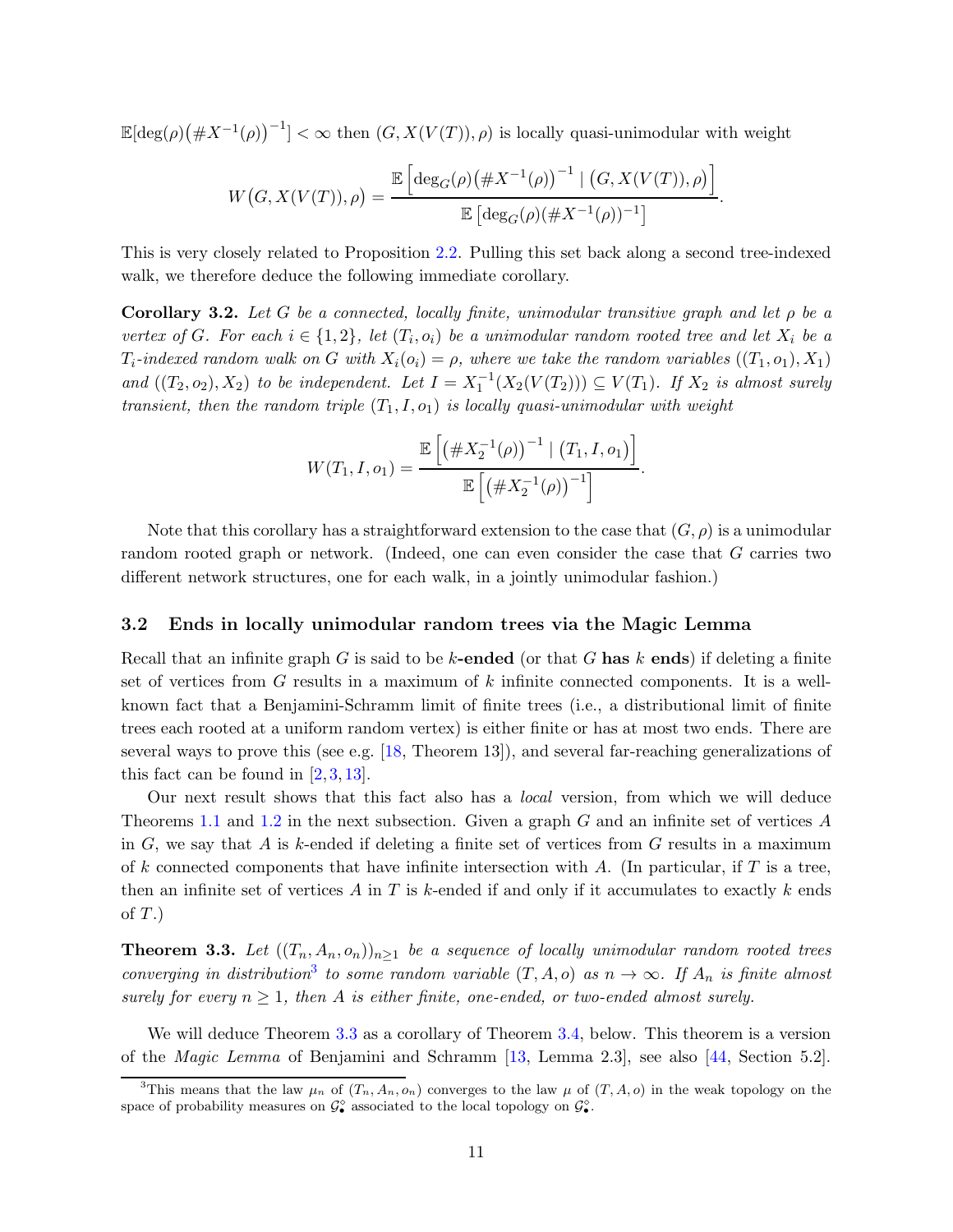Indeed, while the usual statement of the Magic Lemma concerns sets of points in  $\mathbb{R}^d$ , its proof is powered by a more fundamental fact about trees, which is implicit in the original proof (see in particular [\[44,](#page-21-13) Claim 5.5]) and is essentially equivalent to Theorem [3.4.](#page-11-0) We include a full proof for clarity, and since the statement we give is slightly different. We remark that the Magic Lemma has found diverse applications to several different problems in probability [\[13,](#page-20-16)[27,](#page-20-20)[30,](#page-20-21)[36\]](#page-21-5), and useful generalizations of the Magic Lemma to doubling metric spaces [\[26\]](#page-20-22) and to Gromov hyperbolic spaces [\[36\]](#page-21-5) have also been found.

Let T be a locally finite tree and let A be a finite set of vertices of T. For each pair of distinct vertices u, v in T, let  $A_{u,v}$  be the set of vertices  $a \in A \setminus \{v\}$  such that the unique simple path from u to a in T passes through v. We say that a vertex u of T is  $(k, r)$ -branching for A if  $|A| - |A_{u,v} \cup A_{u,w}| \geq k$  for every pair of vertices v, w with distance exactly r from u.

<span id="page-11-0"></span>**Theorem 3.4** (Magic lemma for trees). Let T be a locally finite tree and let A be a finite set of vertices of T. Then for each  $k, r \geq 1$ , there are at most  $r(2|A|-k)/k$  vertices of T that are  $(k, r)$ -branching for A.

*Proof.* By attaching an infinite path to T if necessary, we may assume without loss of generality that T is infinite. We may then pick an orientation of T so that every vertex  $v$  of T has exactly one distinguished neighbour, which we call the parent of v and denote by  $\sigma(v)$ . This leads to a decomposition  $(L_n)_{n\in\mathbb{Z}}$  of T into layers, unique up to a shift of index, such that the parent of every vertex in  $L_n$  lies in  $L_{n-1}$  for every  $n \in \mathbb{Z}$ . These levels are sometimes known as *horocycles*, see e.g. [\[48,](#page-21-4) Section II.12.C]. (It may be that  $L_n = \emptyset$  for every n larger than some  $n_0$ , but this possibility will not cause us any problems.) We denote by  $\sigma^r$  the r-fold iteration of  $\sigma$ , so that if  $v \in L_n$  then  $\sigma^r(v) \in L_{n-r}$ . We call u a **descendant** of v, and call v an **ancestor** of u, if  $v = \sigma^r(u)$  for some  $r \geq 0$ . For each vertex v of T, we let  $A_v$  be the set of vertices in  $A \setminus \{v\}$  that are descendants of v.

We say that a vertex v is  $(k, r)$ -supported if  $|A_u| - |A_w| \ge k$  for every w with  $\sigma^r(w) = v$ . Observe that for every vertex u and every w with  $\sigma^r(w) = u$ , we have that  $A_w = A_{u,w} \subseteq A_u$  and that  $A_u \subseteq A \setminus A_{u,\sigma^r(u)}$ , so that  $|A_u| - |A_w| \geq |A| - |A_{u,\sigma^r(u)} \cup A_{u,w}|$ . Thus, every  $(k,r)$ -branching vertex is  $(k, r)$ -supported, and it suffices to prove that there exist at most  $r(2|A|-k)/k$  vertices that are  $(k, r)$ -supported. We may assume that  $|A| \geq k$ , since otherwise there cannot be any  $(k, r)$ -supported vertices and the claim holds vacuously.

We begin with the case  $r = 1$ . We follow closely the proof of [\[44,](#page-21-13) Claim 5.5]. Let V be the vertex set of T, and let B be the set of  $(k,1)$ -supported points. Define a function  $f: V^2 \to \mathbb{R}$  by

$$
f(u,v) = \begin{cases} |A_u| \wedge \frac{k}{2} & v = \sigma(u) \\ -|A_v| \wedge \frac{k}{2} & u = \sigma(v) \\ 0 & \text{otherwise.} \end{cases}
$$

This function is antisymmetric in the sense that  $f(u, v) = -f(v, u)$  for every  $u, v \in V$ . We observe that

$$
0 \le f(u, \sigma(u)) = \frac{k}{2} \wedge \sum_{v : \sigma(v) = u} \left[ \mathbb{1}(v \in A) + f(v, u) \right] \le \sum_{v : \sigma(v) = u} \left[ \mathbb{1}(v \in A) + f(v, u) \right]
$$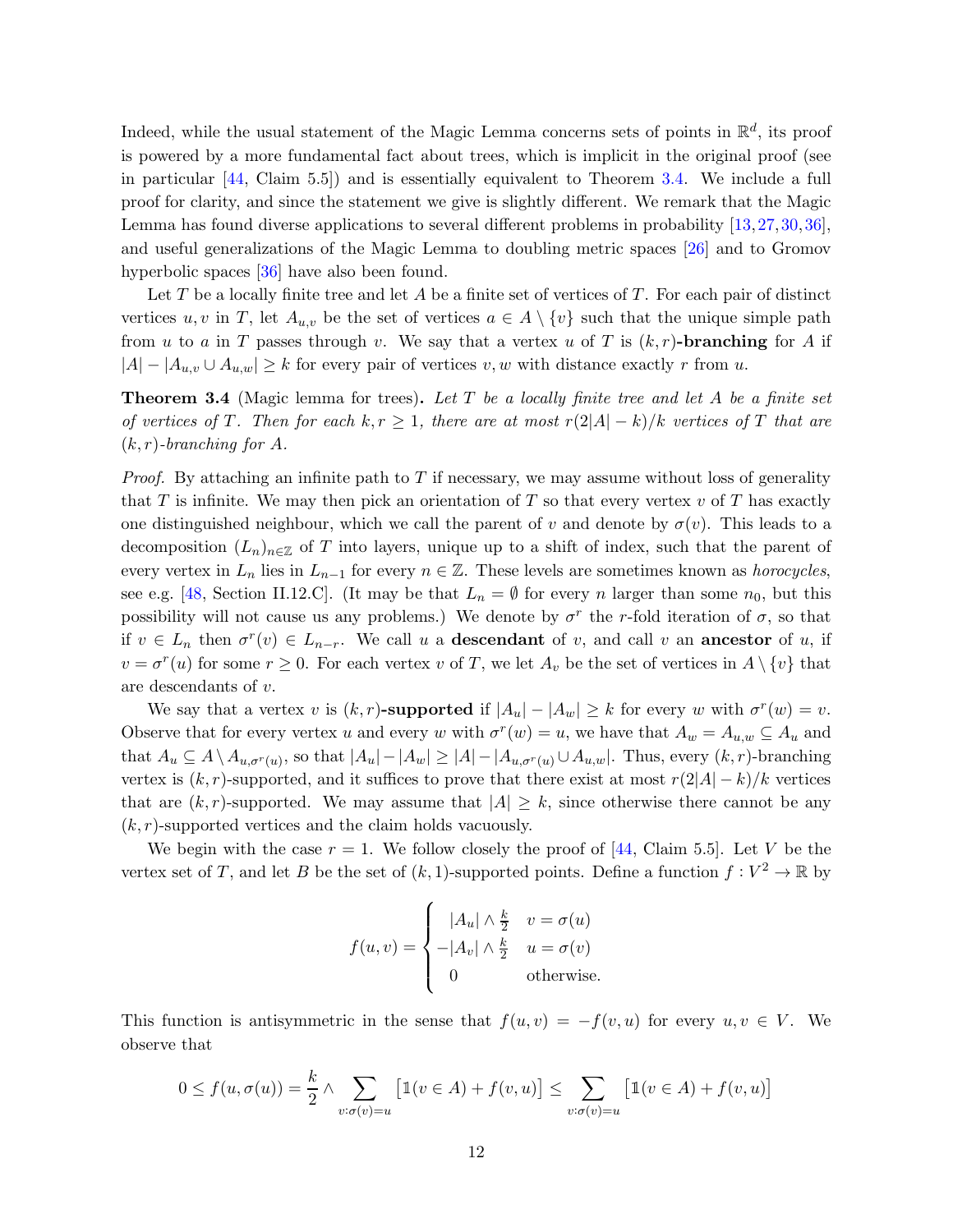for every  $u \in V$ , as can be verified by splitting into two cases according to whether u has a child v with  $|A_v| \geq k/2$  or not. Moreover, if u is  $(k, 1)$ -supported then

$$
f(u, \sigma(u)) \le \sum_{v: \sigma(v)=u} \left[ \mathbb{1}(v \in A) + f(v, u) \right] - \frac{k}{2},
$$

where the inequality may be verified by splitting into three cases according to whether  $u$  has zero, one, or more than one child v with  $|A_v| \geq k/2$ .

Let S be the finite set spanned by the union of the geodesics between pairs of points in A. Observe that  $B \cup A \subseteq S$  and that if  $v \notin S$  then  $A_v \in \{A, \emptyset\}$ . Note also that there is a unique vertex  $\rho \in S$  such that every vertex of S is descended from  $\rho$ , and this vertex  $\rho$  satisfies  $A = A_{\sigma(\rho)}$ . Let  $S' = S \cup {\{\sigma(\rho)\}}$ . We may sum the above estimates to obtain that

$$
|A| - \frac{k}{2}|B| + \sum_{u \in S'} \left[ \sum_{v : \sigma(v) = u} f(v, u) - f(u, \sigma(u)) \right]
$$
  
= 
$$
\sum_{u \in S'} \left[ \sum_{v : \sigma(v) = u} \left[ \mathbb{1}(v \in A) + f(v, u) \right] - f(u, \sigma(u)) - \frac{k}{2} \mathbb{1}(u \in B) \right] \ge 0.
$$

On the other hand, using the antisymmetry property of f and rearranging we obtain that

$$
\sum_{u \in S'} \left[ \sum_{v : \sigma(v) = u} f(v, u) - f(u, \sigma(u)) \right] = \sum_{v \notin S', \sigma(v) \in S'} f(v, \sigma(v)) + \sum_{u, v \in S'} f(u, v) - f(\sigma(\rho), \sigma^2(\rho))
$$
  
=  $-f(\sigma(\rho), \sigma^2(\rho)) = -\frac{k}{2}$ ,

so that  $\frac{k}{2}|B| \leq |A| - \frac{k}{2}$  as claimed.

Now let  $r \geq 2$ . We will deduce the bound in this case from the  $r = 1$  bound by constructing an auxiliary tree corresponding to each residue class mod r. For each  $1 \leq m \leq r$ , let  $R_m =$  $\bigcup_{n\in\mathbb{Z}}L_{nr+m}$  and let  $T_m$  be the tree constructed from T by connecting each vertex in a level of the form  $L_{nr+m}$  to all of its descendants in  $\bigcup_{\ell=1}^{r} L_{nr+m+\ell}$ . Thus,  $T_m$  has the same vertex set as T, and every vertex not in  $R_m$  is a leaf in  $T_m$ . Observe that if a vertex  $v \in R_m$  is  $(k, r)$ -supported in T then it is  $(k, 1)$ -supported in  $T_m$ . For each  $1 \leq m \leq r$  we know that there are at most  $\Box$  $(2|A|-k)/k$  such vertices, and the claim follows by summing over m.

*Proof of Theorem [3.3.](#page-10-0)* Let  $(T, A, o)$  be locally unimodular and suppose that A is almost surely finite. Let  $k, r \geq 1$  and let  $B_{k,r}$  be the set of vertices of T that are  $(k, r)$ -branching for A. Considering the function  $F: \mathcal{T}_{\bullet}^{\diamond} \to [0, \infty]$  defined by  $F(g, a, u, v) = \mathbb{1}(v \text{ is } (k, r)$ -branching for  $a)/|a|$ , and applying the mass-transport principle, we obtain that

$$
\mathbb{E}\left[|B_{k,r}\cap A|/|A|\right] = \mathbb{E}\left[\sum_{v\in A} F(G,A,\rho,v)\right] = \mathbb{E}\left[\sum_{v\in A} F(G,A,v,\rho)\right] = \mathbb{P}(o\in B_{k,r}).
$$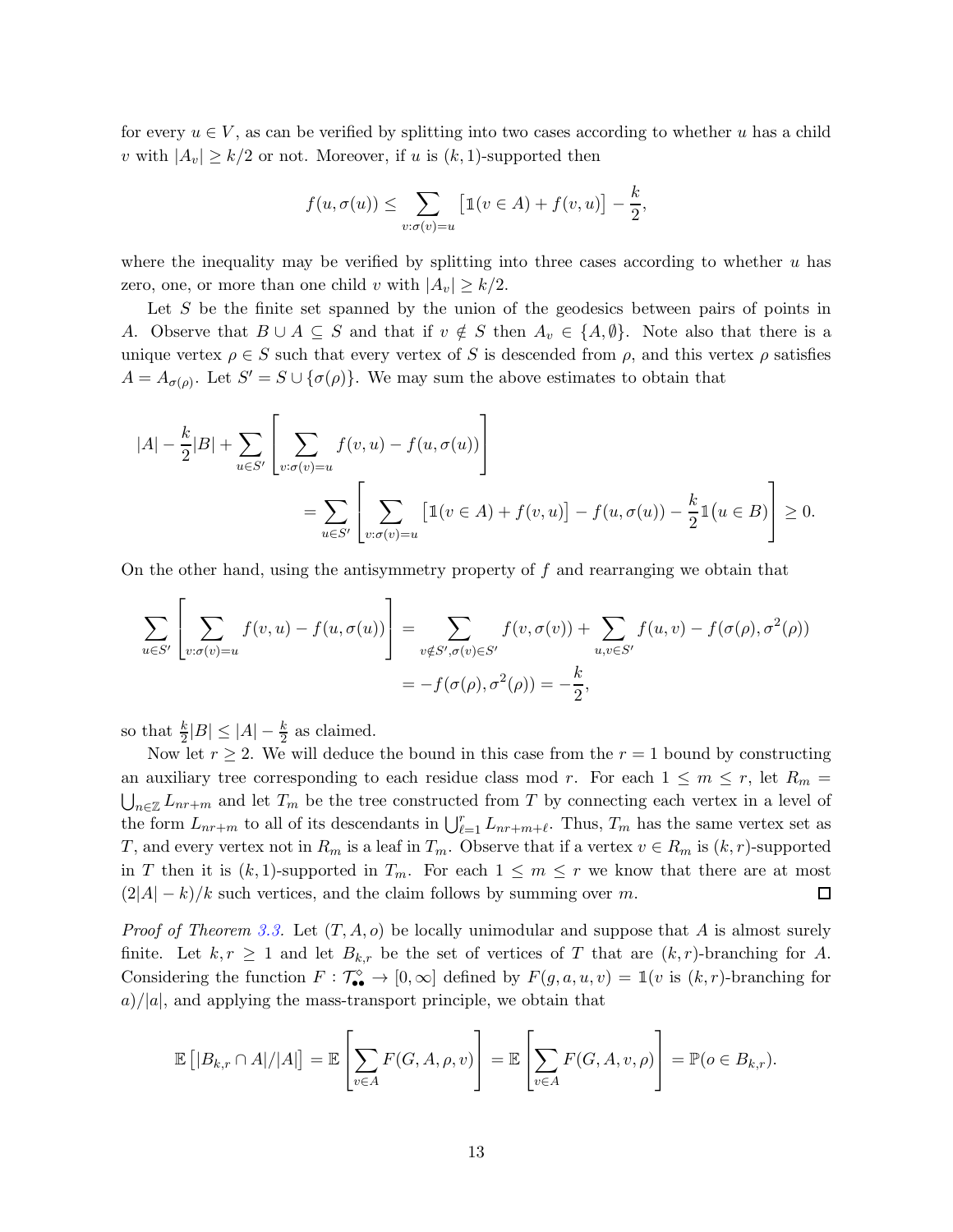Applying Theorem [3.4](#page-11-0) to bound the left hand side, we obtain that

$$
\mathbb{P}(o \in B_{k,r}) \le \frac{2r}{k} \tag{3.5}
$$

for every  $k, r \geq 1$  and every locally unimodular triple  $(T, A, o)$  such that A is almost surely finite.

Now observe that for each  $k, r \geq 1$ , the set of  $(t, a, u) \in \mathcal{T}_{\bullet}^{\diamond}$  such that u is  $(k, r)$ -branching for a is open with respect to the local topology on  $\mathcal{T}_{\bullet}^{\diamond}$ . It follows by the portmanteau theorem that the map  $\mu \mapsto \mu({(t, a, u) : u \text{ is } (k, r)$ -branching for  $a)$  is weakly lower semi-continuous on the space of probability measures on  $\mathcal{T}_{\bullet}^{\diamond}$ . We deduce that if  $((T_n, A_n, o_n))_{n\geq 1}$  and  $(T, A, o)$  are as in the statement of the theorem then

<span id="page-13-1"></span>
$$
\mathbb{P}\Big(o \text{ is } (k,r)\text{-branching for } A\Big) \le \lim_{n\to\infty} \mathbb{P}\Big(o_n \text{ is } (k,r)\text{-branching for } A_n\Big) \le \frac{2r}{k} \tag{3.6}
$$

for every  $r, k \geq 1$ . This is a quantitative refinement of the statement of the theorem: If A is infinite with more than two ends then there exists a vertex  $v$  of  $T$  whose removal disconnects  $T$ into at least three connected components that have infinite intersection with A. If there is such a vertex within distance r of o, then o is  $(k, r)$ -branching for every  $k \geq 1$ . The estimate [\(3.6\)](#page-13-1) implies that this event has probability zero for every  $r \geq 1$ , and the claim follows.  $\Box$ 

## 3.3 Completing the proof

<span id="page-13-0"></span>We now deduce Theorems [1.1](#page-2-0) and [1.2](#page-2-1) from Theorem [3.3.](#page-10-0) We begin with the following simple lemma.

**Lemma 3.5.** Let G be a transitive nonamenable graph with spectral radius  $||P|| < 1$ , and let  $\mu_1, \mu_2$  be offspring distributions with  $\overline{\mu_1}, \overline{\mu_2} \leq ||P||^{-1}$ , and suppose that this inequality is strict for at least one of  $i = 1, 2$ . Let x, y be vertices of G. Then an independent  $\mu_1$ -BRW started at x and  $\mu_2$ -BRW started at y intersect at most finitely often almost surely.

*Proof of Lemma [3.5.](#page-13-0)* For  $i = 1, 2$ , let  $T_i$  be a  $\mu_i$ -Galton-Watson tree with root  $o_i$  and let  $X_i$  be a random walk on G indexed by  $T_i$ , started at x when  $i = 1$  and y when  $i = 2$ , where the pair  $(T_1, X_1)$  is independent of  $(T_2, X_2)$ . Let  $V_i$  be the vertex set of  $T_i$ . The expected number of vertices of  $T_i$  with distance exactly n from  $o_i$  is  $\overline{\mu_i}^n$ , and we can compute that

$$
\mathbb{E}\left[\#\{(u,v)\in V_1\times V_2:X_1(u)=X_2(v)\}\right] = \sum_{z\in V(G)}\sum_{n,m\geq 0} \overline{\mu_1}^n p_n(x,z) \overline{\mu_2}^m p_m(y,z)
$$

$$
= \sum_{z\in V(G)}\sum_{n,m\geq 0} \overline{\mu_1}^n p_n(x,z) \overline{\mu_2}^m p_m(z,y)
$$

$$
= \sum_{n,m\geq 0} \overline{\mu_1}^n \overline{\mu_2}^m p_{n+m}(x,y).
$$

Since  $\overline{\mu_1}, \overline{\mu_2} \leq ||P||^{-1}$  and this inequality is strict for at least one of  $i = 1, 2$ , it follows by an elementary calculation that there exists a constant C such that

$$
\mathbb{E}\left[\#\{(u,v)\in V_1\times V_2:X_1(u)=X_2(v)\}\right]\leq C\sum_{n\geq 0}\|P\|^{-n}p_n(x,y).
$$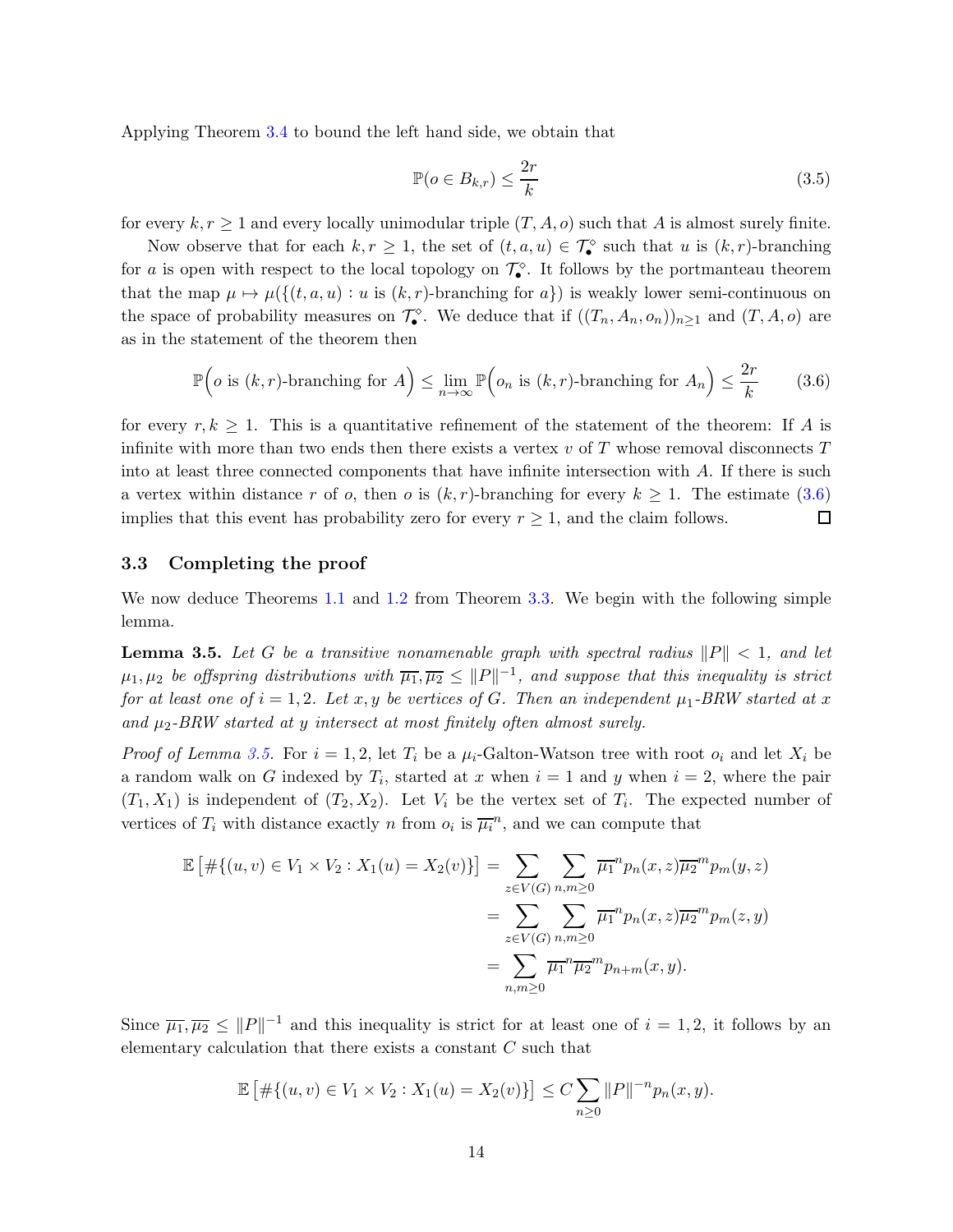The right-hand side is finite by [\[48,](#page-21-4) Theorem 7.8], concluding the proof. (Note that we do not need to invoke this theorem if we have both strict inequalities  $\overline{\mu_1}, \overline{\mu_2} < ||P||^{-1}$ , and in this case the claim holds for any bounded degree nonamenable graph.)  $\Box$ 

Given an offspring distribution  $\mu$  and  $p \in [0,1]$ , let  $\mu^p$  be the offspring distribution defined by

$$
\mu^p(k) = \sum_{n \ge k} \binom{n}{k} p^k (1-p)^{n-k} \mu(k),
$$

so that  $\overline{\mu^p} = p\overline{\mu}$  and  $\mu^p$  converges weakly to  $\mu = \mu^1$  as  $p \uparrow 1$ .

Proof of Theorem [1.2.](#page-2-1) First, observe that the claim is clearly equivalent to the corresponding claim concerning *unimodular* branching random walks. Moreover, it suffices to consider the case that  $x = y = \rho$ , where  $\rho$  is some fixed root vertex of G. Indeed, if there exists some choice of starting vertices x and y so that the two walks intersect infinitely often with positive probability, then *any* choice of starting vertices must have this property, since there exist times n and m such that with positive probability the first walk has at least one particle at  $x$  at time  $n$  and the second walk has at least one particle at  $y$  at time  $m$ , and on this event we clearly have a positive conditional probability of having infinitely many intersections. We may also assume that the offspring distributions  $\mu_1, \mu_2$  have  $\overline{\mu_1}, \overline{\mu_2} = ||P||^{-1} > 1$ , since otherwise the claim follows from Lemma [3.5.](#page-13-0) In particular, this implies that both  $\mu_1$  and  $\mu_2$  are non-trivial.

For each  $i \in \{1,2\}$  let  $(T_i, o_i)$  be a unimodular Galton-Watson tree with offspring distribution  $\mu_i$ , let  $X_i$  be a  $T_i$  indexed random walk on G with  $X_i(o_i) = \rho$ , and let  $U_i = (U_i(e))_{e \in E(T_i)}$  be a collection of i.i.d. uniform [0, 1] random variables indexed by the edge set of  $T_i$ . We take  $X_i$  and  $U_i$  to be conditionally independent given  $T_i$  for each  $i = 1, 2$ , and take the two random variables  $((T_1, o_1), X_1, U_1)$  and  $((T_2, o_2), X_2, U_2)$  to be independent of each other. We have by the results of [\[14,](#page-20-4)[24\]](#page-20-5) that  $X_1$  and  $X_2$  are both transient almost surely. Let  $I = X_1^{-1}(X_2(V(T_2)))$ . We wish to show that I is finite almost surely.

For each  $i \in \{1, 2\}$  and  $p \in [0, 1]$ , let  $T_i^p$  $i^p$  be the component of  $o_i$  in the subgraph of  $T_i$  spanned by the edges of  $T_i$  with  $U_i(e) \leq p$ . Let  $X_i^p$  $i$ <sup>p</sup> be the restriction of  $X_i$  to  $T_i^p$  $T_i^p$ . Then  $(T_i^p)$  $i^p, o_i)$  is a unimodular random tree, and  $X_i^p$  $\frac{p}{i}$  is distributed as a  $T_i^p$  $i<sup>p</sup>$ -indexed random walk on G. Observe that we can alternatively sample a random variable whose law is equivalent (i.e., mutually absolutely continuous) to that of  $(T_i^p)$  $\hat{u}_i^p$ ,  $o_i$ ) by taking two independent Galton-Watson trees with law  $\mu_i^p$  $_i^p,$ attaching these trees by a single edge between their roots, and then deciding whether to delete or retain this additional edge with probability  $p$ , independently of everything else. It follows from this observation together with Lemma [3.5](#page-13-0) that the set  $I^p := (X_1^p)$  $\binom{p}{1}^{-1}(X_2^p)$  $\frac{p}{2}(V(T_2^p$  $\binom{p}{2})$ ) is almost surely finite when  $p < 1$ .

By Corollary [3.2,](#page-10-1) for each  $p \in [0, 1]$  the random triple  $(T_1^p)$  $\mathcal{I}_1^p, I^p, o_1$ ) is locally quasi-unimodular with weight

$$
W_p(T_1^p, I^p, o_1) = \frac{\mathbb{E}\left[\left(\#(X_2^p)^{-1}(\rho)\right)^{-1} \mid (T_1^p, I^p, o_1)\right]}{\mathbb{E}\left[\left(\#(X_2^p)^{-1}(\rho)\right)^{-1}\right]}.
$$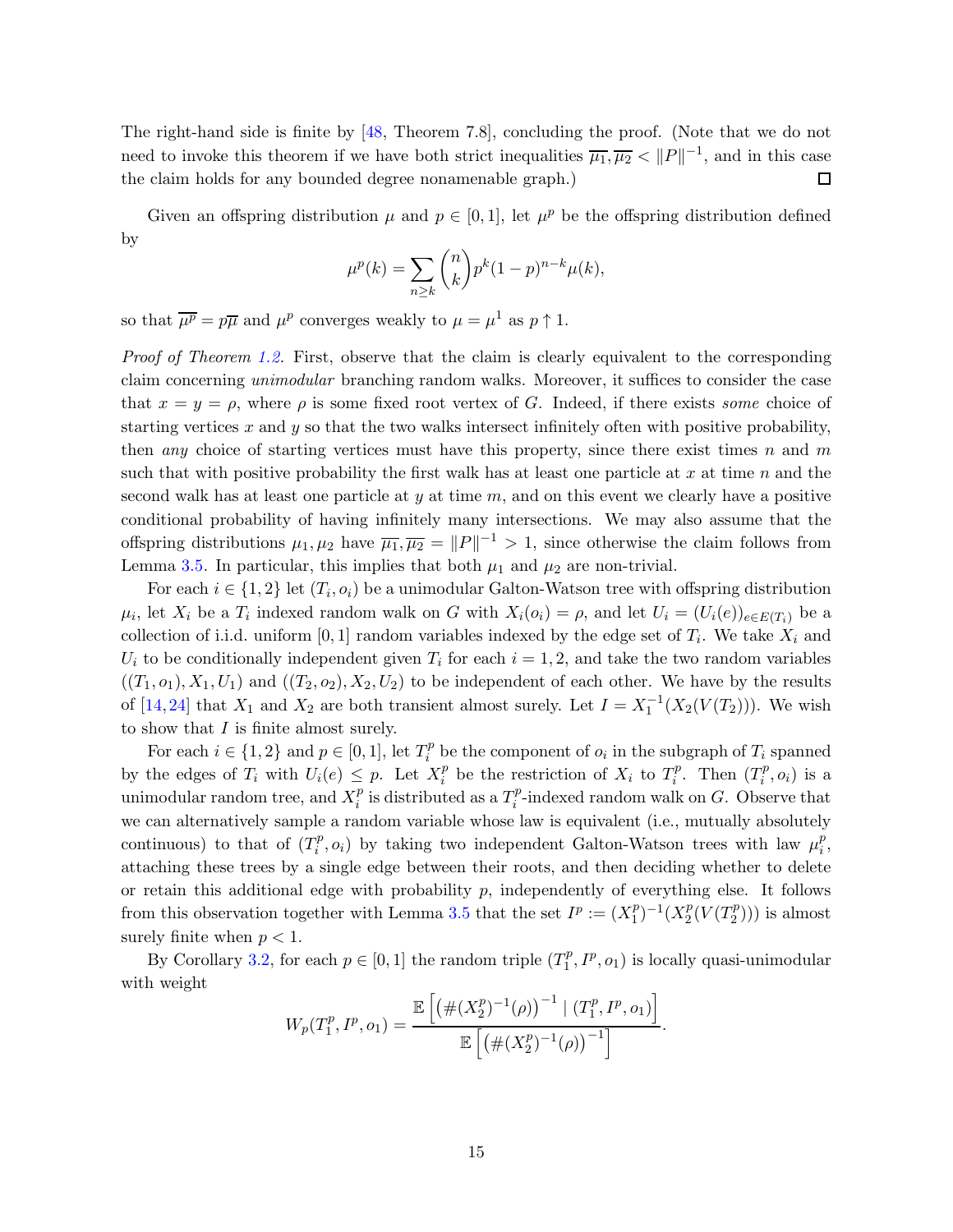For each  $p \in [0,1]$  let  $W_p'$  be the random variable

$$
W_p' := \frac{\left(\#(X_2^p)^{-1}(\rho)\right)^{-1}}{\mathbb{E}\left[\left(\#(X_2^p)^{-1}(\rho)\right)^{-1}\right]^{-1}},
$$

so that  $W_p(T_1^p)$  $T_1^p, I^p, o_1) = \mathbb{E}[W'_p | (T_1^p)$  $[T_1^p, I^p, o_1]$ . Since  $X_2 = X_2^1$  is transient, the expectation in the denominator is bounded away from 0. Since we also trivially have that  $(\#(X_2^p))$  $\binom{p}{2}^{-1}(\rho)\right)^{-1} \leq 1$ , it follows that the random variables  $W_p'$  are all bounded by the finite constant  $1/\mathbb{E}\left[\left(\#(X_2)^{-1}(\rho)\right)^{-1}\right]$ . Moreover, we clearly have that  $W'_p \to W'_1$  almost surely as  $p \uparrow 1$ . For each  $p \in [0,1]$ , let  $\nu_p$  be the law of  $(T_1^p)$  $\mathbb{P}_1^p$ ,  $I^p$ ,  $o_1$ ) and let  $\nu'_p$  be the locally unimodular probability measure given by biasing  $\nu_p$ by  $W_p$ . We clearly have that  $\nu_p$  converges weakly to  $\nu_1$  as  $p \uparrow 1$ , and we claim that  $\nu'_p$  converges weakly to  $\nu'_1$  as  $p \uparrow 1$  also. Indeed, if  $F : \mathcal{G}_\bullet^{\diamond} \to \mathbb{R}$  is a bounded continuous function then we trivially have that  $F(T_1^p)$  $T_1^p$ ,  $I^p$ ,  $o_1$ ) converges almost surely to  $F(T_1, I, o_1)$  as  $p \uparrow 1$ , and it follows by bounded convergence that

$$
\lim_{n \to \infty} \mathbb{E} \left[ W_p(T_1^p, I^p, o_1) F(T_1^p, I^p, o_1) \right] = \lim_{n \to \infty} \mathbb{E} \left[ W'_p F(T_1^p, I^p, o_1) \right] \n= \mathbb{E} \left[ W'_1 F(T_1, I, o_1) \right] = \mathbb{E} \left[ W_1(T_1, I, o_1) F(T_1, I, o_1) \right].
$$

Since  $F$  was arbitrary, this establishes the desired weak convergence. Since the sets  $I<sup>p</sup>$  are almost surely finite for every  $0 \le p < 1$ , it follows from Theorem [3.3](#page-10-0) that  $I = I<sup>1</sup>$  is either finite, one-ended or two-ended almost surely.

Suppose for contradiction that I is infinite with positive probability. Since  $\mu_1$  and  $\mu_2$  are non-trivial, there exists n such that, with positive probability,  $o_1$  and  $o_2$  both have at exactly three descendants belonging to  $X^{-1}(\rho)$  in level n. Condition on the  $\sigma$ -algebra F generated by the first  $n$  generations of each tree and the restriction of  $X$  to these generations, and suppose that this event holds. Denote the three descendants in each tree by  $o_{i,1}, o_{i,2}, o_{i,3}$  (the choice of enumeration is not important), let  $T_{i,j}$  be the subtree of  $T_i$  spanned by  $o_i$  and its descendants, and let  $X_{i,j}$  be the restriction of  $X_i$ . Then  $T_{i,j}$  is conditionally distributed as a Galton-Watson tree with offspring distribution  $\mu_i$ , and  $X_{i,j}$  is a  $T_{i,j}$ -indexed walk on G started with  $X_{i,j}(o_{i,j}) = \rho$ . Moreover, the random variables  $((T_{i,j}, o_{i,j}), X_{i,j})$  are all conditionally independent of each other given F, and our assumption implies that  $X_{1,j}^{-1}(X_{2,j}(V(T_{2,j})) = \infty$  with positive conditional probability for each  $1 \leq j \leq 3$ . It follows by independence that  $X_{1,j}^{-1}(X_{2,j}(V(T_{2,j})) = \infty$  for every  $1 \leq j \leq 3$  with positive probability, and hence that I has at least three ends with positive probability, a contradiction.  $\Box$ 

Remark 3.6. The last part of the proof of Theorem [1.2](#page-2-1) can be generalized as follows: Suppose that G is a graph,  $\mu$  is a non-trivial offspring distribution, T is a Galton-Watson tree with offspring distribution  $\mu$ , and X is a T-indexed random walk in G. Let A be a set of vertices in G. Then the event  $\{X^{-1}(A)$  is infinite and has finitely many ends} has probability zero.

<span id="page-15-0"></span>It remains to deduce Theorem [1.1](#page-2-0) from Theorem [1.2;](#page-2-1) this is very straightforward. We also prove the following slight variation on the same result.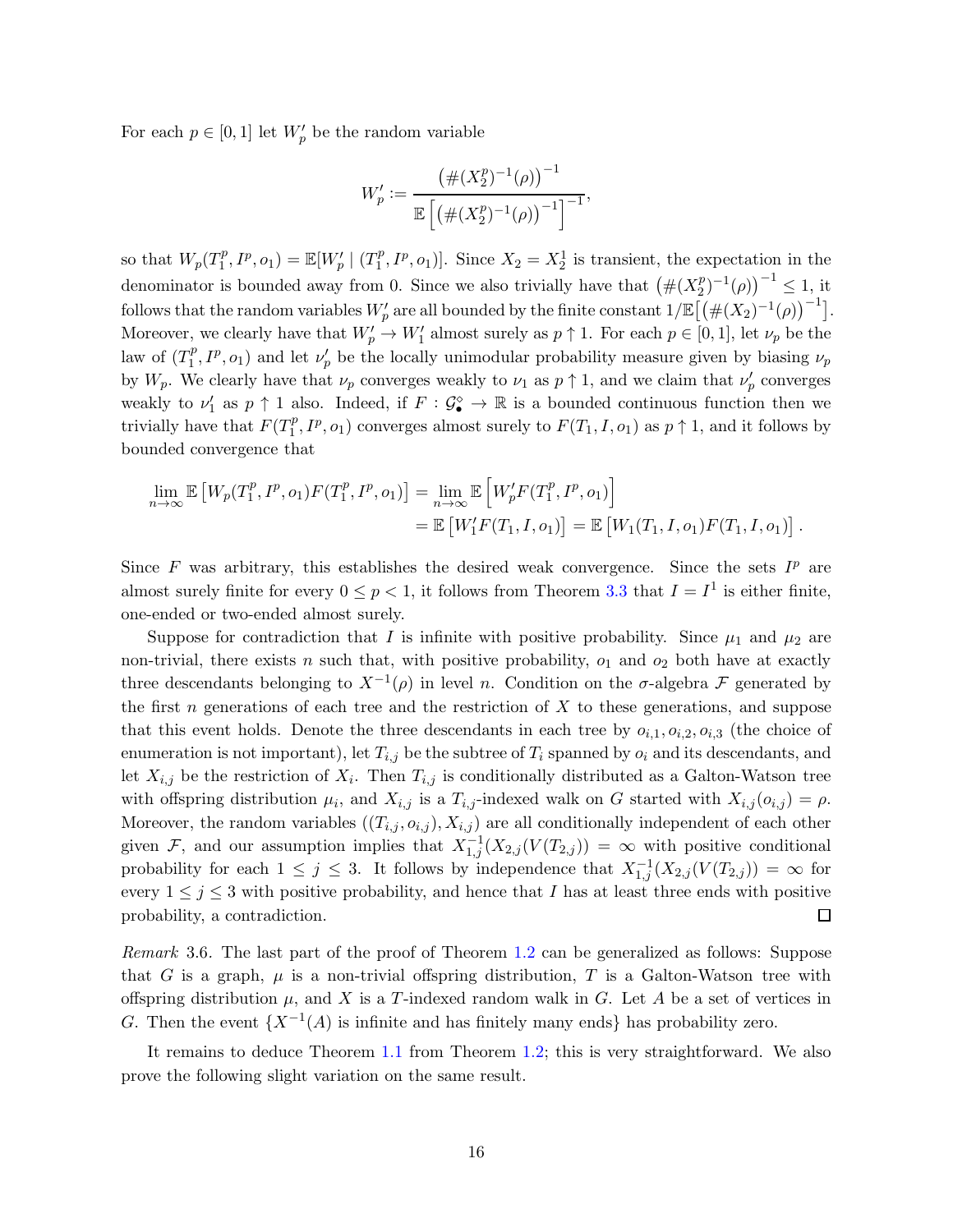**Theorem 3.7.** Let G be a unimodular transitive graph. Let  $\mu$  be an offspring distribution with  $1 < \overline{\mu} \leq ||P||^{-1}$ . Then the trace of a unimodular branching random walk on G with offspring distribution  $\mu$  is infinitely ended and has no isolated ends almost surely on the event that it survives forever.

Proof of Theorems [1.1](#page-2-0) and [3.7.](#page-15-0) We begin by proving that the trace of a branching random walk is infinitely-ended on the event that it survives forever. Let  $(T, o)$  be a Galton-Watson tree with offspring distribution  $\mu$ , and let X be a T-indexed random walk in G with  $T(o) = \rho$ . Let  $\mathcal{F}_n$ be the  $\sigma$ -algebra generated by the first n generations of T and the restriction of X to these generations. Let the vertices of T in generation n be enumerated  $v_{n,1}, \ldots, v_{n,N_n}$ , and let  $M_n$ be the number of vertices in generation n that have infinitely many descendants. Let  $W_n$  be the image of the first n generations of T under X and let  $A_{n,i}$  be the image under X of the offspring of  $v_{n,i}$ . Theorem [1.2](#page-2-1) implies that  $|A_{n,i} \cap A_{n,j}| < \infty$  for every  $1 \leq i \leq j \leq N_n$ . Let  $K_n = W_n \cup \bigcup_{1 \leq i < j \leq N_n} A_{n,i} \cap A_{n,j}$ . Then  $K_n$  is finite and deleting  $K_n$  from the trace of X results in at least  $M_n$  infinite connected components. On the other hand, standard results in the theory of branching processes imply that  $M_n \to \infty$  almost surely on the event that T is infinite, concluding the proof. A similar proof establishes that the trace of a *unimodular* branching random walk is infinitely-ended almost surely on the event that it survives forever.

Applying Proposition [2.2](#page-4-0) and [\[2,](#page-19-4) Proposition 6.10], we deduce that the trace of a unimodular branching random walk has continuum ends and no isolated end almost surely on the event that it survives forever. The fact that the same claim holds for the usual branching random walk trace follows by a further application of Theorem [1.2.](#page-2-1) This deduction will use the notion of the space of ends of a tree as a topological space, see [\[48,](#page-21-4) Section 21] for a definition. Let  $(T_1, o)$ and  $(T_2, o')$  be independent Galton-Watson trees with offspring distribution  $\mu$ , and let  $(T, o)$ be the augmented Galton-Watson tree formed by attaching  $(T_1, o)$  and  $(T_2, o')$  by a single edge connecting o to o'. Let X be a T-indexed random walk with  $X(o) = \rho$ , and let  $X_1$  and  $X_2$  be the restrictions of X to  $T_1$  and  $T_2$  respectively, so that  $Tr(X)$  has continuum many ends and no isolated ends almost surely on the event that it is infinite. Theorem [1.2](#page-2-1) is easily seen to imply that the space of ends of  $Tr(X)$  is equal to the disjoint union of the spaces of ends of  $Tr(X_1)$  and  $Tr(X_2)$ , and it follows that  $Tr(X_1)$  has continuum many ends and no isolated end almost surely  $\Box$ on the event that  $T_1$  is infinite, as desired.

# <span id="page-16-0"></span>4 Further results

We now discuss how several properties of the unimodular random tree  $(T, o)$  are inherited by the quasi-unimodular random rooted graph  $(\text{Tr}(X), \rho)$ . Since the material is tangential to the main topic of the paper, we will be a little brief and refer the reader to  $[2,3,18]$  $[2,3,18]$  $[2,3,18]$  for more detailed treatments of the associated definitions.

Hyperfiniteness. Roughly speaking, a unimodular random rooted graph is said to be hyperfinite if it can be exhausted by finite subgraphs of itself in a jointly unimodular way. Detailed definitions can be found in [\[2,](#page-19-4) Section 8] and [\[3,](#page-19-5) Section 3]. Hyperfiniteness is closely related to amenability. Indeed, a unimodular transitive graph is hyperfinite if and only if it is amenable [\[7,](#page-19-6) Theorems 5.1 and 5.3]. A notion of amenability for unimodular random rooted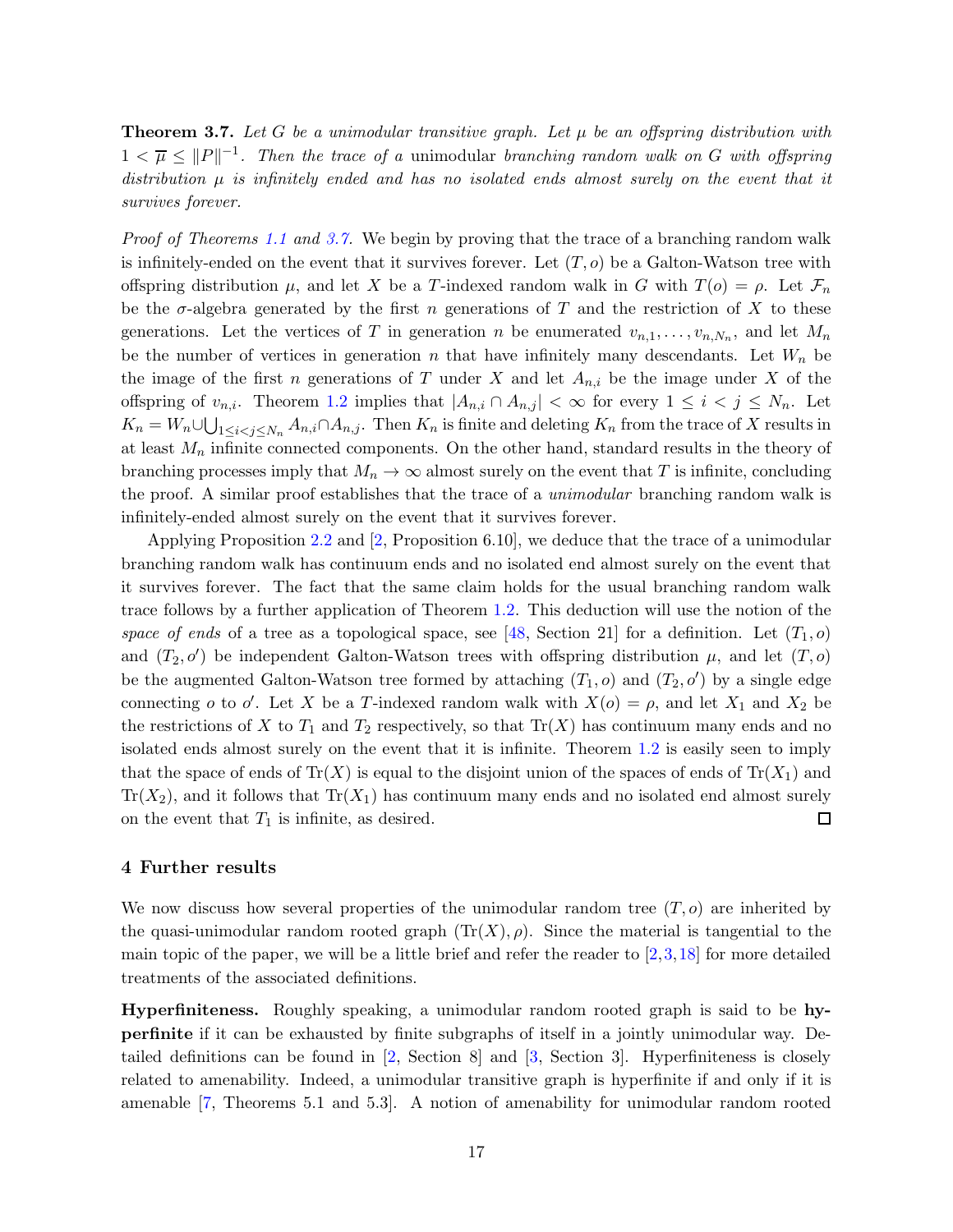graphs (sometimes referred to as *invariant amenability*) was developed in  $[2,$  Section 8, where it was shown to be equivalent to hyperfiniteness under the assumption that  $\mathbb{E}[\deg(\rho)] < \infty$ . See also [\[3,](#page-19-5) Section 3]. A unimodular random rooted tree is hyperfinite if and only if it is either finite or has at most two ends almost surely; see [\[3\]](#page-19-5) for many further characterizations. In particular, a unimodular Galton-Watson tree with offspring distribution  $\mu$  is hyperfinite if and only if  $0 \leq \overline{\mu} \leq 1$ .

The following theorem resolves [\[9,](#page-20-12) Conjecture 4.2]. (Note that a positive solution to that conjecture also follows from Theorem [1.1;](#page-2-0) the proof below is both more direct and more general.) We say that a quasi-unimodular random rooted graph  $(G, \rho)$  is hyperfinite if its law is equivalent to that of a hyperfinite unimodular random rooted graph. (It follows from [\[2,](#page-19-4) Theorem 8.5] that if two unimodular random rooted graphs have equivalent laws, then one is hyperfinite if and only if the other is; note that the equivalence between the items of that theorem other than item 1 does not require the integrability assumption  $\mathbb{E}[\deg(\rho)] < \infty$ .

<span id="page-17-0"></span>**Theorem 4.1.** Let  $(G, \rho)$  be a unimodular random rooted graph, and let  $(T, o)$  be an independent unimodular random rooted tree. Let X be a T-indexed walk in G with  $X(o) = \rho$ , and let  $Tr(X)$ be the trace of X. Suppose that X is almost surely transient and that the integrability assumption  $\mathbb{E}[\deg_G(\rho)] < \infty$  holds. Then  $(\text{Tr}(X), \rho)$  is hyperfinite if and only if  $(T, o)$  is hyperfinite.

Together with [\[2,](#page-19-4) Theorem 8.15], Theorem [4.1](#page-17-0) has the following immediate corollary, which resolves [\[9,](#page-20-12) Conjecture 4.1].

**Corollary 4.2.** Let  $(G, \rho)$  be a bounded degree unimodular random rooted graph, and let  $(T, o)$ be an independent ergodic unimodular random rooted tree. Let X be a T-indexed walk in G with  $X(o) = \rho$ , and let  $Tr(X)$  be the trace of X. Suppose that X is almost surely transient. If  $(T, o)$ is not hyperfinite then simple random walk on  $Tr(X)$  has positive speed almost surely.

Here, a unimodular random rooted graph is said to be ergodic if the probability that it belongs to any re-rooting invariant event is in  $\{0, 1\}$ , or, equivalently, if its law is an extreme point of the convex set of unimodular probability measures on  $\mathcal{G}_{\bullet}$  [\[2,](#page-19-4) Theorem 4.7]. This assumption is required to rule out, say, the case that T is equal to  $\mathbb Z$  with probability  $1/2$  and is a 3-regular tree with probability 1/2. It is not too hard to see that if  $\mu$  is an offspring distribution with  $\overline{\mu} > 1$ then a unimodular Galton-Watson tree with offspring distribution  $\mu$  conditioned to be infinite is ergodic, see  $\vert 41 \vert$ . (The result can also be applied in the non-ergodic case by invoking the existence of the ergodic decomposition.) Note that the assumption that G has bounded degrees is needed to apply [\[2,](#page-19-4) Theorem 8.15] to the law of  $(\text{Tr}(X), \rho)$  biased by the weight  $\deg_G(\rho) (\#X^{-1}(\rho))^{-1}$ . (It is possible to weaken this assumption in various ways. In particular, it follows by well-known arguments that it suffices to assume that G has at most exponential growth almost surely and that  $\mathbb{E}[\deg_G(\rho) \deg_{\text{Tr}(X)}(\rho) (\#X^{-1}(\rho))^{-1}] < \infty$ . We do not pursue this here.)

Soficity. Recall that every finite connected graph can be made into a unimodular random rooted graph by choosing the root uniformly at random. A unimodular random rooted graph  $(G, \rho)$ is said to be sofic if there exists a sequence of almost surely finite unimodular random rooted graphs  $(G_n, \rho_n)$  converging in distribution to  $(G, \rho)$ . It is a major open problem whether every unimodular random rooted graph is sofic  $[2,$  Section 10; this is of particular interest when G is the Cayley graph of a finitely generated group.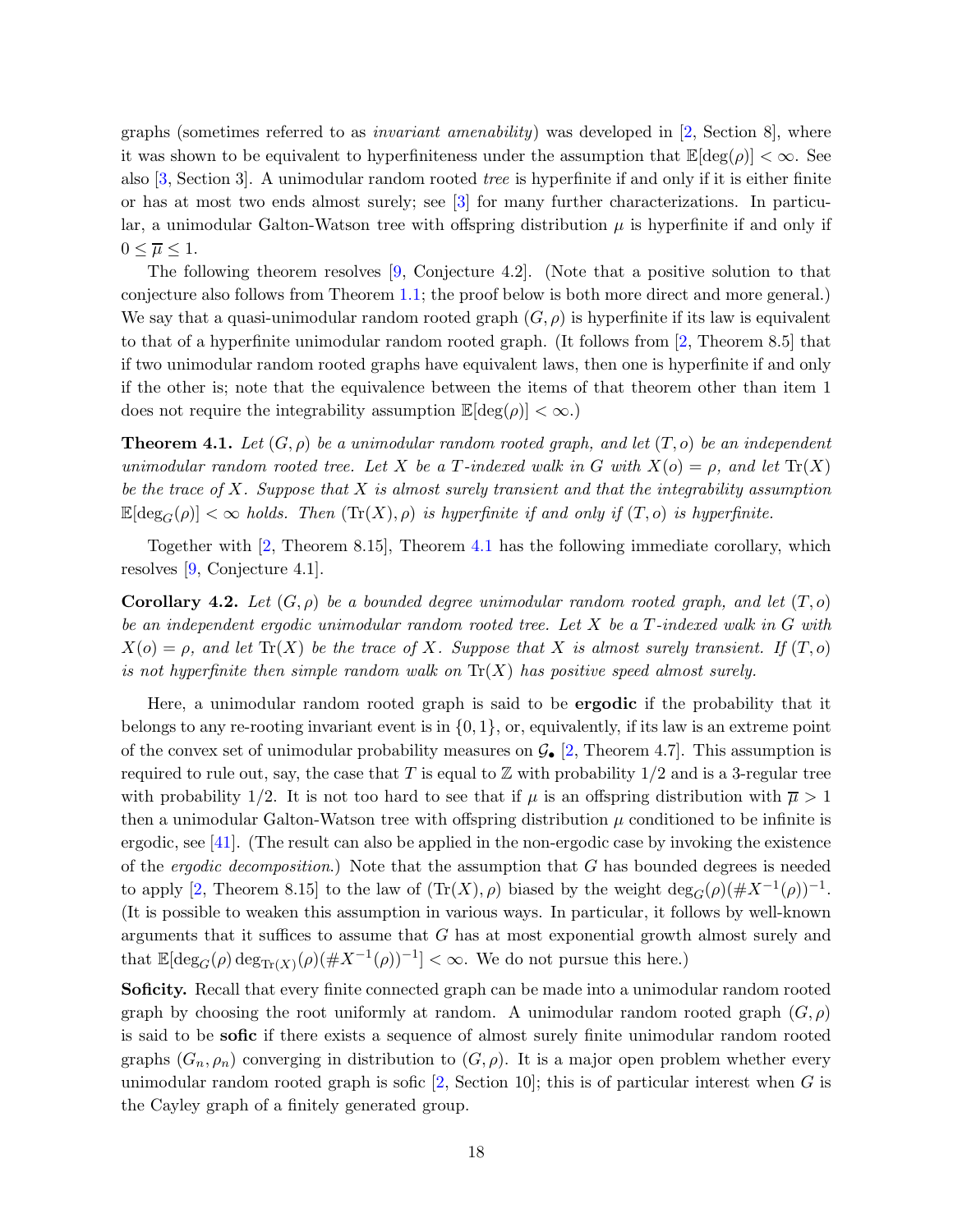This problem is well-understood for unimodular random *trees*. Indeed, it is known that every unimodular random rooted tree is not only sofic but *strongly sofic*, which roughly means that if we decorate the vertices and edges of the tree in an arbitrary unimodular way then the resulting decorated tree remains sofic. This was first proven for Cayley graphs of free groups by Bowen [\[15\]](#page-20-23), and was extended to arbitrary unimodular random rooted trees by Elek [\[20\]](#page-20-24); see also [\[8\]](#page-19-7) for a more probabilistic approach. Strong soficity has better stability properties than soficity, and it can be deduced from these results that, roughly speaking, various unimodular random rooted graphs that can be equipped with some sort of tree structure are strongly sofic also. See [\[21\]](#page-20-25) and [\[3,](#page-19-5) Theorem 2] for precise results.

Using these ideas, it is quite straightforward to prove the following theorem, which answers positively  $(9, \text{Question 4.5})$ . We say that a *quasi-unimodular* random rooted graph is (strongly) sofic if some unimodular random rooted graph with equivalent law is (strongly) sofic. (Again, it can be proven that this does not depend on which equivalent law one chooses, but we will not need this.)

<span id="page-18-0"></span>**Theorem 4.3.** Let  $(G, \rho)$  be a unimodular random rooted graph, and let  $(T, o)$  be an independent unimodular random rooted tree. Let X be a T-indexed walk in G with  $X(o) = \rho$ , and let  $Tr(X)$ be the trace of X. Suppose that X is almost surely transient and that the integrability assumption  $\mathbb{E}[\deg_G(\rho)] < \infty$  holds. Then  $(\text{Tr}(X), \rho)$  is strongly sofic.

We now sketch a proof of Theorems [4.1](#page-17-0) and [4.3.](#page-18-0) In the interest of space we have refrained from giving a self-contained exposition; the reader may find it helpful to read [\[3,](#page-19-5) Sections 3 and 8] before returning to the proof below.

Sketch of proof of Theorems [4.1](#page-17-0) and [4.3.](#page-18-0) Let  $(T, o)$ ,  $(G, \rho)$ , and X be as in the statement of the theorems, and let  $(H, \rho_H)$  be a unimodular random rooted graph whose law is given by biasing the law of  $(\text{Tr}(X), \rho)$  by  $\deg(\rho)(\#X^{-1}(\rho))^{-1}$ . In order to prove both theorems, it suffices by [\[3,](#page-19-5) Proposition 3.12, Theorem 8.1, and Theorem 8.2] to prove that the unimodular random rooted graphs  $(T, o)$  and  $(H, \rho_H)$  are **coupling equivalent**. This means that there exists a random quadruple  $(F, \omega_1, \omega_2, \rho_F)$  such that the following conditions hold:

- 1.  $(F, \rho_F)$  is a unimodular random rooted graph.
- 2.  $\omega_1$  and  $\omega_2$  are random connected subgraphs of F, encoded as functions  $\omega_i: V(F) \cup E(F) \to$  $\{0,1\}$  such that  $\omega_i(v) = 1$  for every  $v \in V(F)$  such that  $\omega_i(e) = 1$  for some edge e incident to v. (In particular, these subgraphs need not be spanning.)
- 3. The quadruple  $(F, \omega_1, \omega_2, \rho_F)$  is unimodular in an appropriate sense. (That is, as a random element of the space of rooted graphs decorated by two subgraphs. This space carries a natural variant of the local topology, and unimodular random elements of it are defined as before.)
- 4. The conditional distribution of  $(\omega_1, \rho_F)$  given that  $\omega_1(\rho_F) = 1$  is equal to the distribution of  $(T, o)$ , and the conditional distribution of  $(\omega_2, \rho_F)$  given that  $\omega_2(\rho_F) = 1$  is equal to the distribution of  $(H, \rho_H)$ .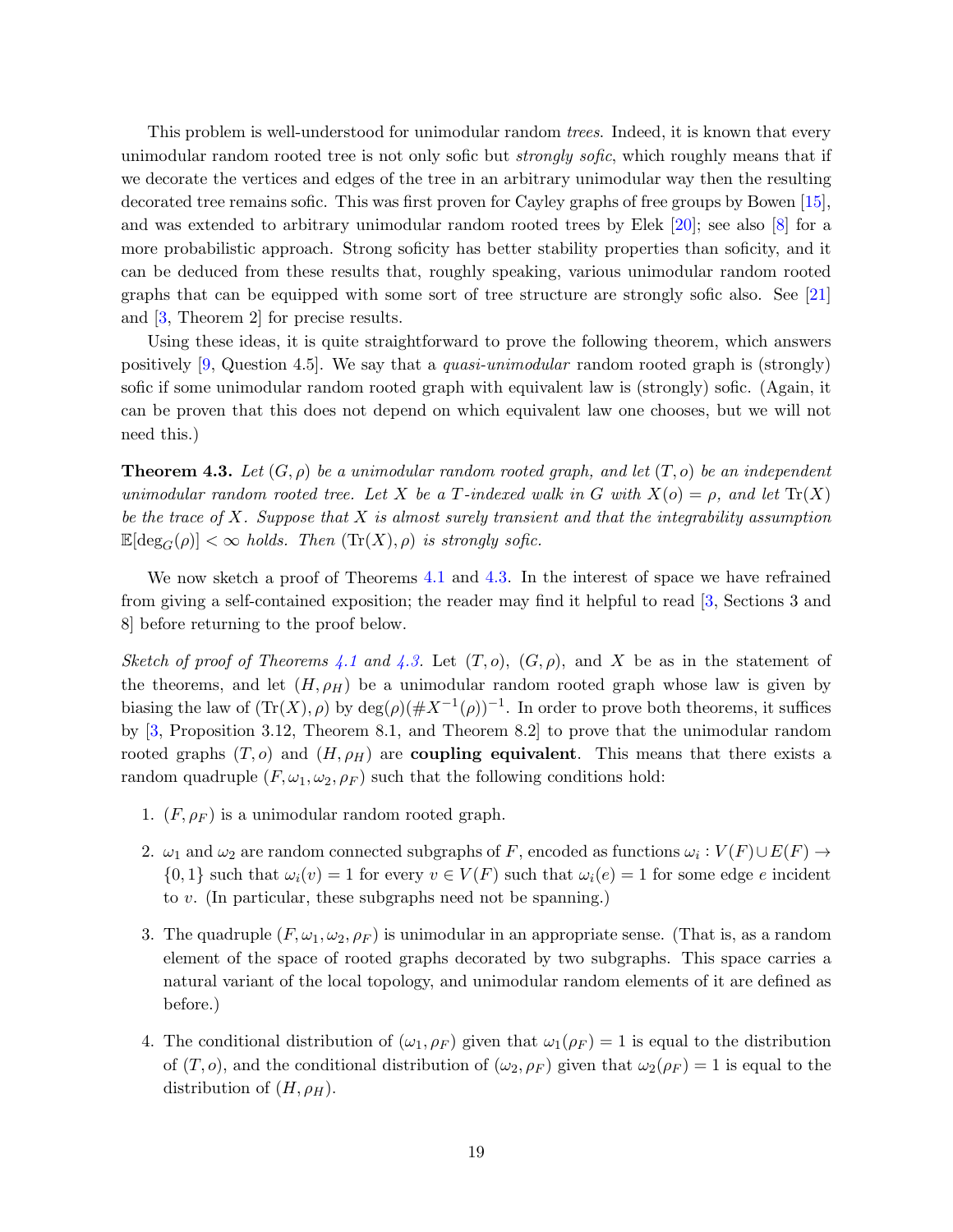Such a quadruple  $(F, \omega_1, \omega_2, \rho_F)$  is referred to as a **unimodular coupling** of  $(T, o)$  and  $(H, \rho_H)$ . Coupling equivalence was introduced in [\[3\]](#page-19-5) and is closely related to the notion of measure equivalence in group theory.

We now construct such a unimodular coupling. Let  $(G', \rho')$  be a random rooted graph whose law is given by biasing the law of  $(G, \rho)$  by  $deg(\rho)$ . Let X' be a T-indexed random walk on G' with  $X'(0) = \rho'$ . Let  $(F, o)$  be the random rooted graph with the same vertex set as  $(T, o)$ and where the number of edges connecting two vertices  $u$  and  $v$  is equal to the number of edges connecting u and v in T plus the number of edges connecting  $X'(u)$  and  $X'(v)$  in Tr(X). Thus, the edge set of F can naturally be written as a disjoint union  $E_1 \cup E_2$ , where  $E_1$  is equal to the edge set of T. We let  $\omega_1$  be the subgraph of F that contains every vertex and that contains exactly those edges of F that belong to  $E_1$ . For each vertex x in the trace of X', let  $\phi(x)$  be a uniformly random element of the finite set  $(X')^{-1}(x)$ , and let  $\Phi$  be the set of vertices of F that are equal to  $\phi(x)$  for some x in the trace of X. We let  $\omega_2$  be the subgraph of F with vertex set  $\Phi$ and with edge set the set of edges that belong to  $E_2$  and have both endpoints in  $\Phi$ . It follows by a similar proof to that of Proposition [3.1](#page-7-0) that  $(F, \omega_1, \omega_2, o)$  is unimodular. Moreover, we trivially have that  $(\omega_1, o)$  is equal to  $(T, o)$ , and can easily verify that the conditional distribution of  $(\omega_2, o)$  given that  $\omega_2(o) = 1$  (i.e., that  $o \in \Phi$ ) is equal to the distribution of  $(H, \rho_H)$ . Indeed,  $\omega_2$ is clearly isomorphic to the trace of X' and, since  $\phi(\rho')$  is uniform on  $(X')^{-1}(\rho')$ , conditioning on  $o \in \Phi$  has the same effect as biasing by  $(\#(X')^{-1}(\rho'))^{-1}$ ; we omit the details.  $\Box$ 

# Acknowledgments

We thank Itai Benjamini, Jonathan Hermon, Asaf Nachmias, and Elisabetta Candellero for useful discussions. In particular, we thank Asaf for discussions that led to a substantially simpler proof of Theorem [3.3.](#page-10-0) We also thank the anonymous referee for their careful reading and helpful suggestions.

## References

- <span id="page-19-0"></span>[1] M. Aizenman and R. Fern´andez. On the critical behavior of the magnetization in high-dimensional Ising models. J. Statist. Phys., 44(3-4):393–454, 1986.
- <span id="page-19-4"></span>[2] D. Aldous and R. Lyons. Processes on unimodular random networks. Electron. J. Probab., 12:no. 54, 1454– 1508, 2007.
- <span id="page-19-5"></span>[3] O. Angel, T. Hutchcroft, A. Nachmias, and G. Ray. Hyperbolic and parabolic unimodular random maps. Geom. Funct. Anal., 28(4):879–942, 2018.
- <span id="page-19-2"></span>[4] M. T. Barlow, A. A. Járai, T. Kumagai, and G. Slade. Random walk on the incipient infinite cluster for oriented percolation in high dimensions. Comm. Math. Phys., 278(2):385–431, 2008.
- <span id="page-19-3"></span>[5] I. Benjamini and N. Curien. Recurrence of the  $\mathbb{Z}^d$ -valued infinite snake via unimodularity. Electron. Commun. Probab., 17:no. 1, 10, 2012.
- <span id="page-19-1"></span>[6] I. Benjamini, O. Gurel-Gurevich, and R. Lyons. Recurrence of random walk traces. Ann. Probab., 35(2):732– 738, 2007.
- <span id="page-19-6"></span>[7] I. Benjamini, R. Lyons, Y. Peres, and O. Schramm. Group-invariant percolation on graphs. Geom. Funct. Anal., 9(1):29–66, 1999.
- <span id="page-19-7"></span>[8] I. Benjamini, R. Lyons, and O. Schramm. Unimodular random trees. Ergodic Theory Dynam. Systems, 35(2):359–373, 2015.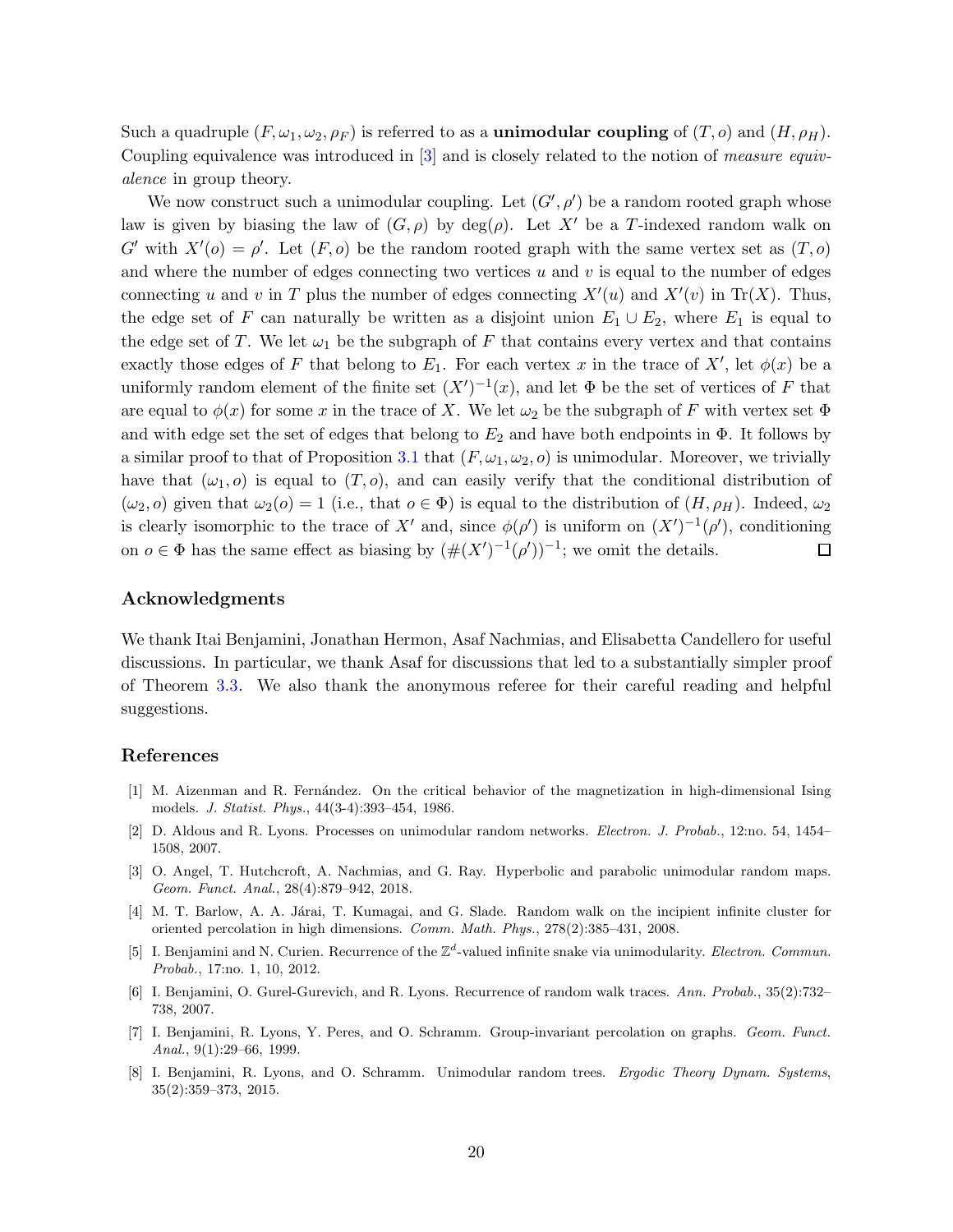- <span id="page-20-12"></span><span id="page-20-0"></span>[9] I. Benjamini and S. Müller. On the trace of branching random walks. *Groups Geom. Dyn.*,  $6(2)$ :231–247, 2012.
- <span id="page-20-1"></span>[10] I. Benjamini and Y. Peres. Markov chains indexed by trees. Ann. Probab., 22(1):219–243, 1994.
- [11] I. Benjamini and Y. Peres. Tree-indexed random walks on groups and first passage percolation. Probab. Theory Related Fields, 98(1):91–112, 1994.
- <span id="page-20-6"></span>[12] I. Benjamini and O. Schramm. Percolation beyond  $\mathbb{Z}^d$ , many questions and a few answers. volume 1, pages no. 8, 71–82. 1996.
- <span id="page-20-16"></span><span id="page-20-4"></span>[13] I. Benjamini and O. Schramm. Recurrence of distributional limits of finite planar graphs. Electron. J. Probab., 6:no. 23, 13 pp. (electronic), 2001.
- [14] D. Bertacchi and F. Zucca. Critical behaviors and critical values of branching random walks on multigraphs. J. Appl. Probab., 45(2):481–497, 2008.
- <span id="page-20-23"></span><span id="page-20-11"></span>[15] L. Bowen. Periodicity and circle packings of the hyperbolic plane. Geom. Dedicata, 102:213–236, 2003.
- [16] E. Candellero, L. A. Gilch, and S. Müller. Branching random walks on free products of groups. Proc. Lond. Math. Soc. (3), 104(6):1085–1120, 2012.
- <span id="page-20-14"></span>[17] E. Candellero and M. I. Roberts. The number of ends of critical branching random walks. ALEA Lat. Am. J. Probab. Math. Stat., 12(1):55–67, 2015.
- <span id="page-20-17"></span>[18] N. Curien. Random graphs: the local convergence point of view. 2017. Unpublished lecture notes. Available at <https://www.math.u-psud.fr/~curien/cours/cours-RG-V3.pdf>.
- <span id="page-20-18"></span>[19] M. Damron, J. Gravner, M. Junge, H. Lyu, and D. Sivakoff. Parking on transitive unimodular graphs. Ann. Appl. Probab., 29(4):2089–2113, 2019.
- <span id="page-20-25"></span><span id="page-20-24"></span>[20] G. Elek. On the limit of large girth graph sequences. Combinatorica, 30(5):553–563, 2010.
- <span id="page-20-15"></span>[21] G. Elek and G. Lippner. Sofic equivalence relations. J. Funct. Anal., 258(5):1692–1708, 2010.
- <span id="page-20-19"></span>[22] P. Erdös and S. J. Taylor. Some intersection properties of random walk paths. Acta Math. Acad. Sci. Hungar., 11:231–248, 1960.
- [23] E. Foxall, T. Hutchcroft, and M. Junge. Coalescing random walk on unimodular graphs. Electron. Commun. Probab., 23:Paper No. 62, 10, 2018.
- <span id="page-20-5"></span>[24] N. Gantert and S. Müller. The critical branching Markov chain is transient. Markov Process. Related Fields, 12(4):805–814, 2006.
- <span id="page-20-13"></span>[25] L. A. Gilch and S. Müller. Ends of branching random walks on planar hyperbolic Cayley graphs. In Groups, graphs and random walks, volume 436 of London Math. Soc. Lecture Note Ser., pages 205–214. Cambridge Univ. Press, Cambridge, 2017.
- <span id="page-20-22"></span>[26] J. T. Gill. Doubling metric spaces are characterized by a lemma of Benjamini and Schramm. Proc. Amer. Math. Soc., 142(12):4291–4295, 2014.
- <span id="page-20-20"></span>[27] J. T. Gill and S. Rohde. On the Riemann surface type of random planar maps. Rev. Mat. Iberoam., 29(3):1071– 1090, 2013.
- <span id="page-20-8"></span>[28] S. Gouëzel. Local limit theorem for symmetric random walks in Gromov-hyperbolic groups. J. Amer. Math. Soc., 27(3):893–928, 2014.
- <span id="page-20-9"></span>[29] S. Gouëzel and S. P. Lalley. Random walks on co-compact Fuchsian groups. Ann. Sci. Éc. Norm. Supér.  $(4)$ , 46(1):129–173 (2013), 2013.
- <span id="page-20-21"></span><span id="page-20-7"></span>[30] O. Gurel-Gurevich and A. Nachmias. Recurrence of planar graph limits. Ann. of Math. (2), 177(2):761–781, 2013.
- [31] O. Häggström and J. Jonasson. Uniqueness and non-uniqueness in percolation theory. Probab. Surv., 3:289– 344, 2006.
- <span id="page-20-2"></span>[32] T. Hara and G. Slade. Self-avoiding walk in five or more dimensions. I. The critical behaviour. Comm. Math. Phys., 147(1):101–136, 1992.
- <span id="page-20-3"></span>[33] M. Heydenreich and R. van der Hofstad. Progress in high-dimensional percolation and random graphs. CRM Short Courses. Springer, Cham; Centre de Recherches Math´ematiques, Montreal, QC, 2017.
- <span id="page-20-10"></span>[34] I. Hueter and S. P. Lalley. Anisotropic branching random walks on homogeneous trees. Probab. Theory Related Fields, 116(1):57–88, 2000.